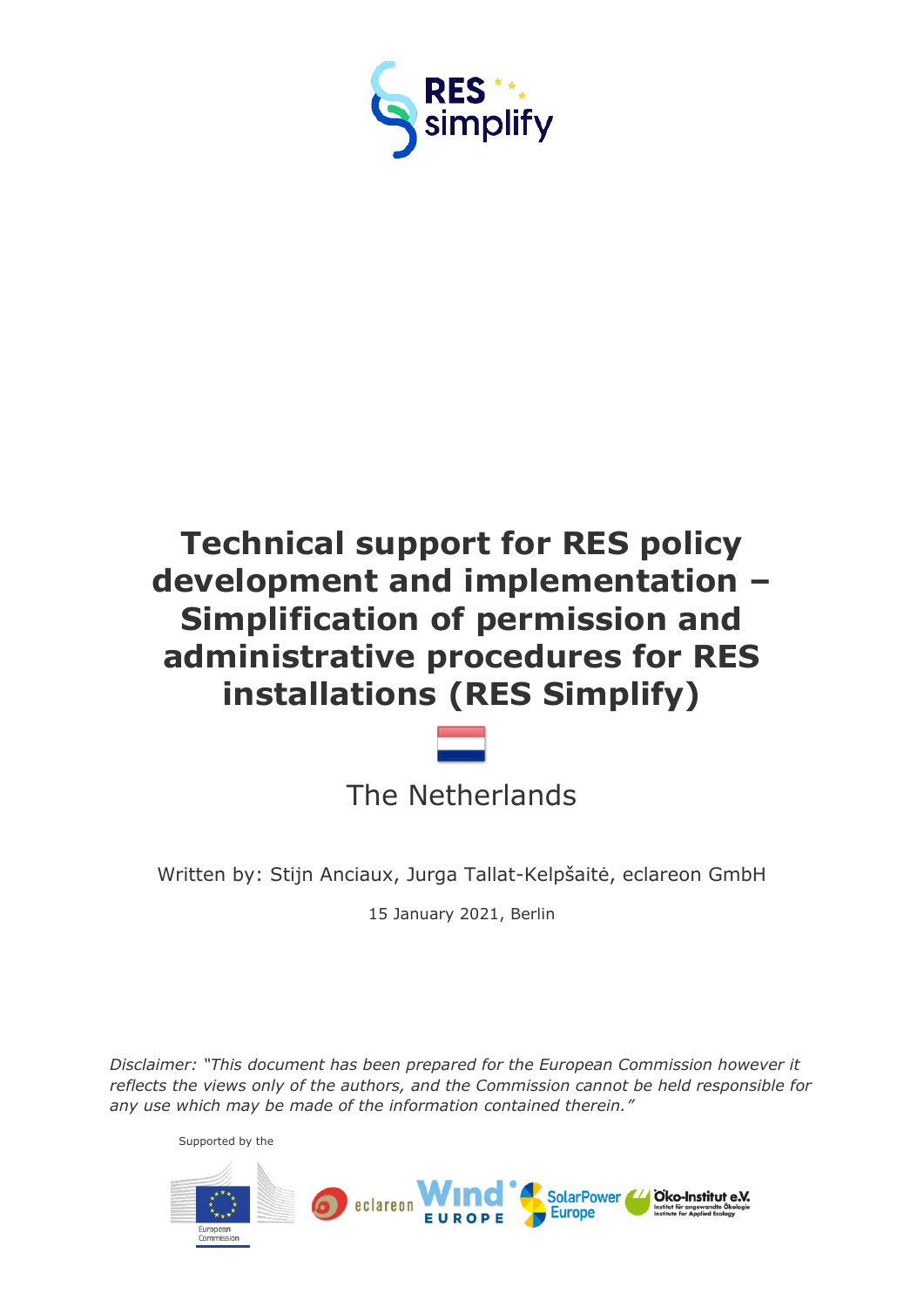### <span id="page-1-0"></span>**Executive summary**

In the Netherlands, large renewable energy projects are usually subject to the influence of destination plans, drawn up by the provinces. Because of this competence of the regions to draw up destination plans for renewable energy projects, most of the onshore wind and ground-mounted PV projects take place on provincial level. When not clearly stipulated by the provincial destination plans, project developers are free to construct both onshore wind and rooftop and ground-mounted PV projects anywhere throughout the Netherlands, on the condition that they receive the necessary permits. For larger onshore wind projects, for which a national coordination scheme applies, the Dutch state is responsible. For smaller onshore wind projects, the competence lies with the municipalities.

The most important procedural step for onshore wind and rooftop and ground-mounted PV in the Netherlands is the administrative authorisation step. This step contains all of the permitting which has to be done in order to construct a project. First an EIA needs to take place, before the All-in-one Permit for Physical Aspects and the water and Nature Permit can be granted.

With regard to the Nature Permit and with regard to species conservation, the Netherlands is a clear frontrunner in Europe. The Nature Permit is granted based on a very extensive nature test, which can take years, and as such is also considered as a barrier, because of the lengthiness, while nature organisations and other parties consider these tests as a best practice. The participation grade on the other hand in the Netherlands is very high, because of the Regional Energy Strategies, which is both a best practice, but also results into an important barrier. On the one hand it creates less resistance by the public and local environment, but also creates a situation of unequal level playing field.

After receiving the necessary permits, a project developer has to arrange the grid connection, for which there is no official grid connection permit, yet a non-binding transport indication can be required. This transport indication is also necessary for the SDE++ application afterwards. Yet the transport indication is where most barriers for the process step of grid connection permit and legal-fiscal process occur. This is because of the non-binding characteristic and the lack of legal framework which clearly defines the roles between project developers and grid operators within this process.

Offshore wind in the Netherlands is supported through a competitive tendering system where all permits are granted to the winner and even the grid connection is taken care of. This process is preceded by an extensive EIA to decide where the exact location of the offshore wind farms will be. This practice basically serves as a best practice where all stakeholders are engaged in the process and nature research is performed, in order to reduce all possible negative effects of offshore wind in the Netherlands. Basically, almost no barriers are identified for offshore wind with regard to the administrative procedures.

Table 1 contains a traffic light assessment of the relevant process steps for the installation of onshore wind, rooftop and ground-mounted PV and offshore wind in the Netherlands.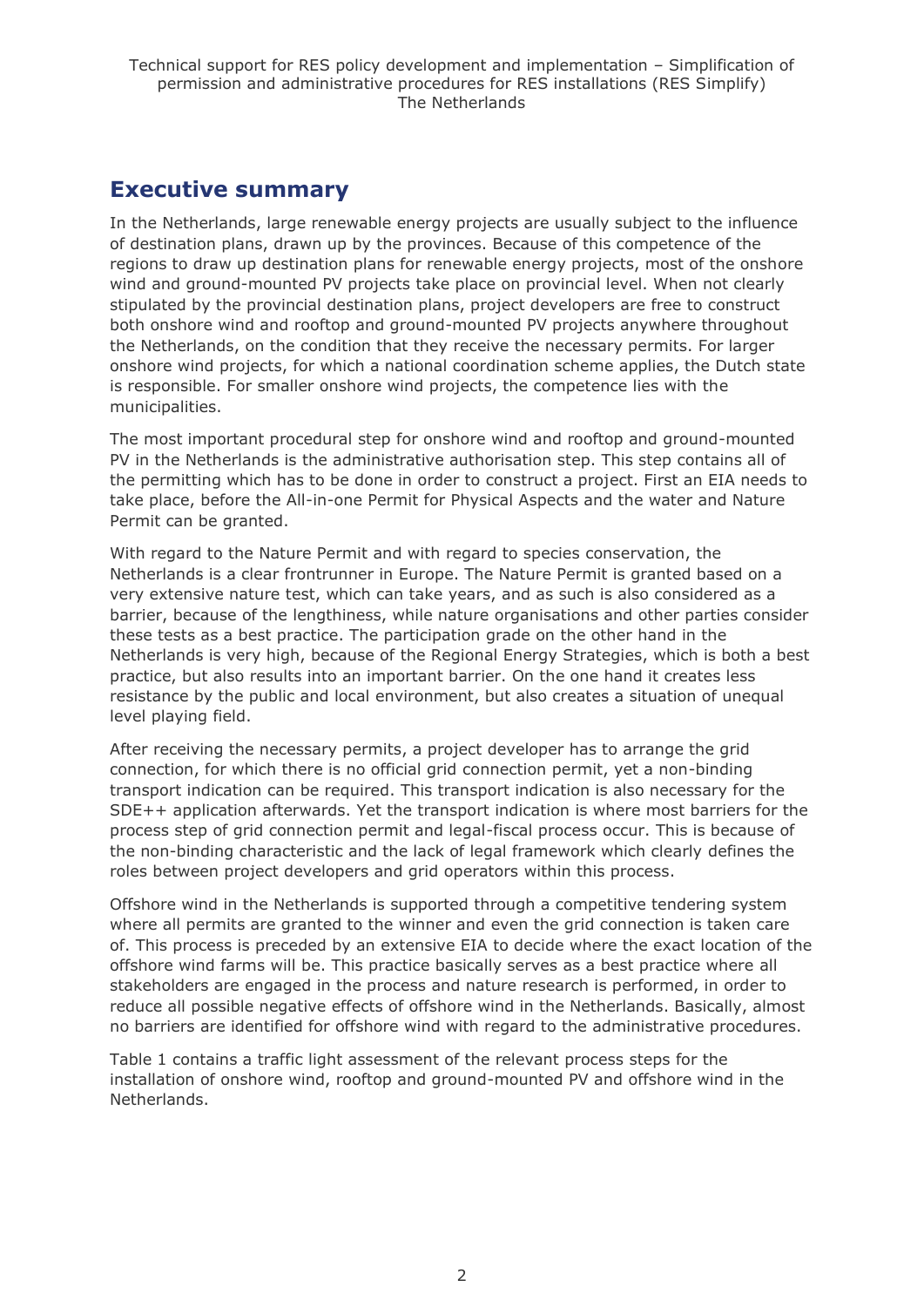#### Technical support for RES policy development and implementation – Simplification of permission and administrative procedures for RES installations (RES Simplify) The Netherlands



*Table 1: Traffic light assessment of the relevant process steps*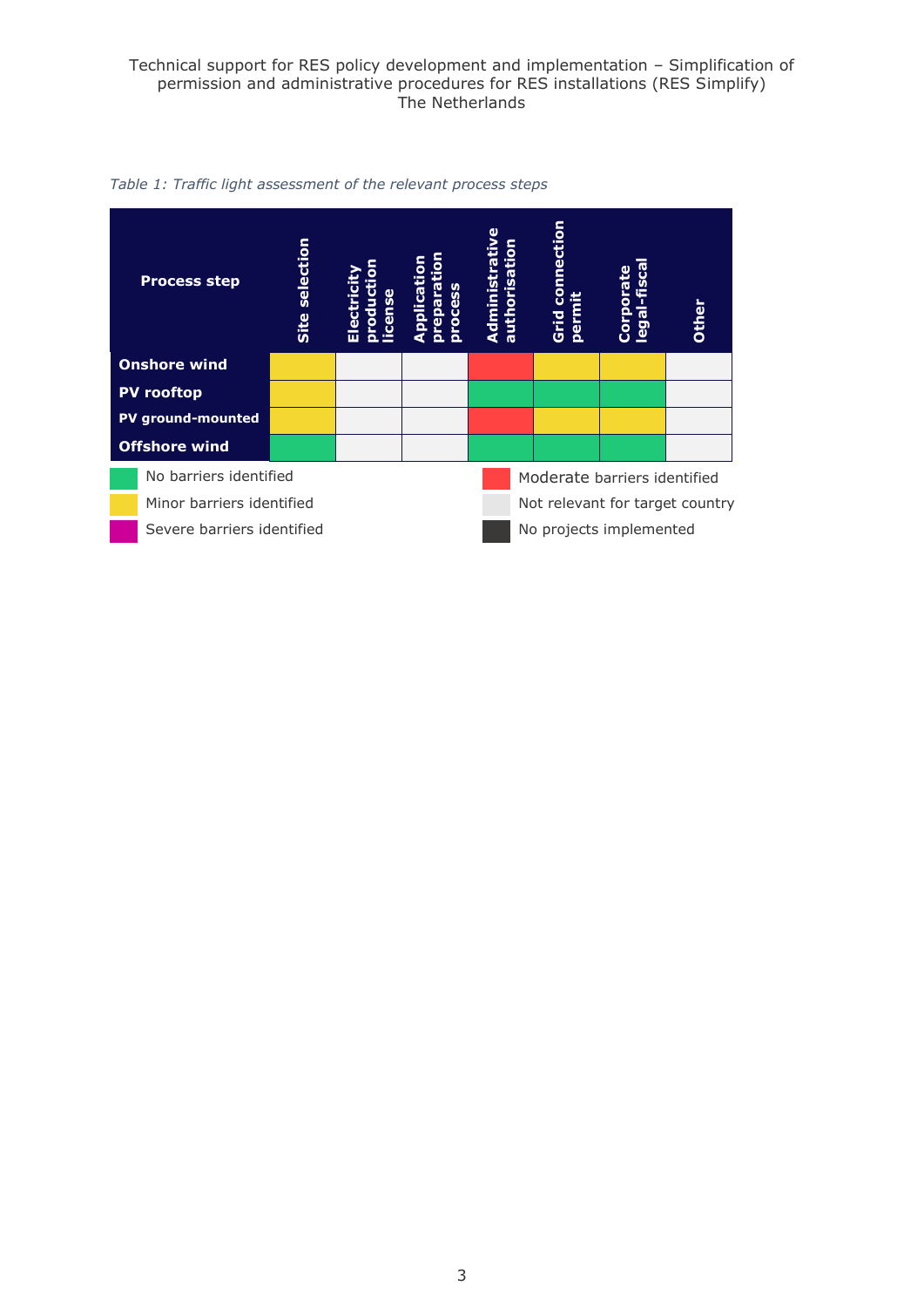## **Table of contents**

| 6. Indicators to measure the performance of the overall process21 |  |
|-------------------------------------------------------------------|--|
|                                                                   |  |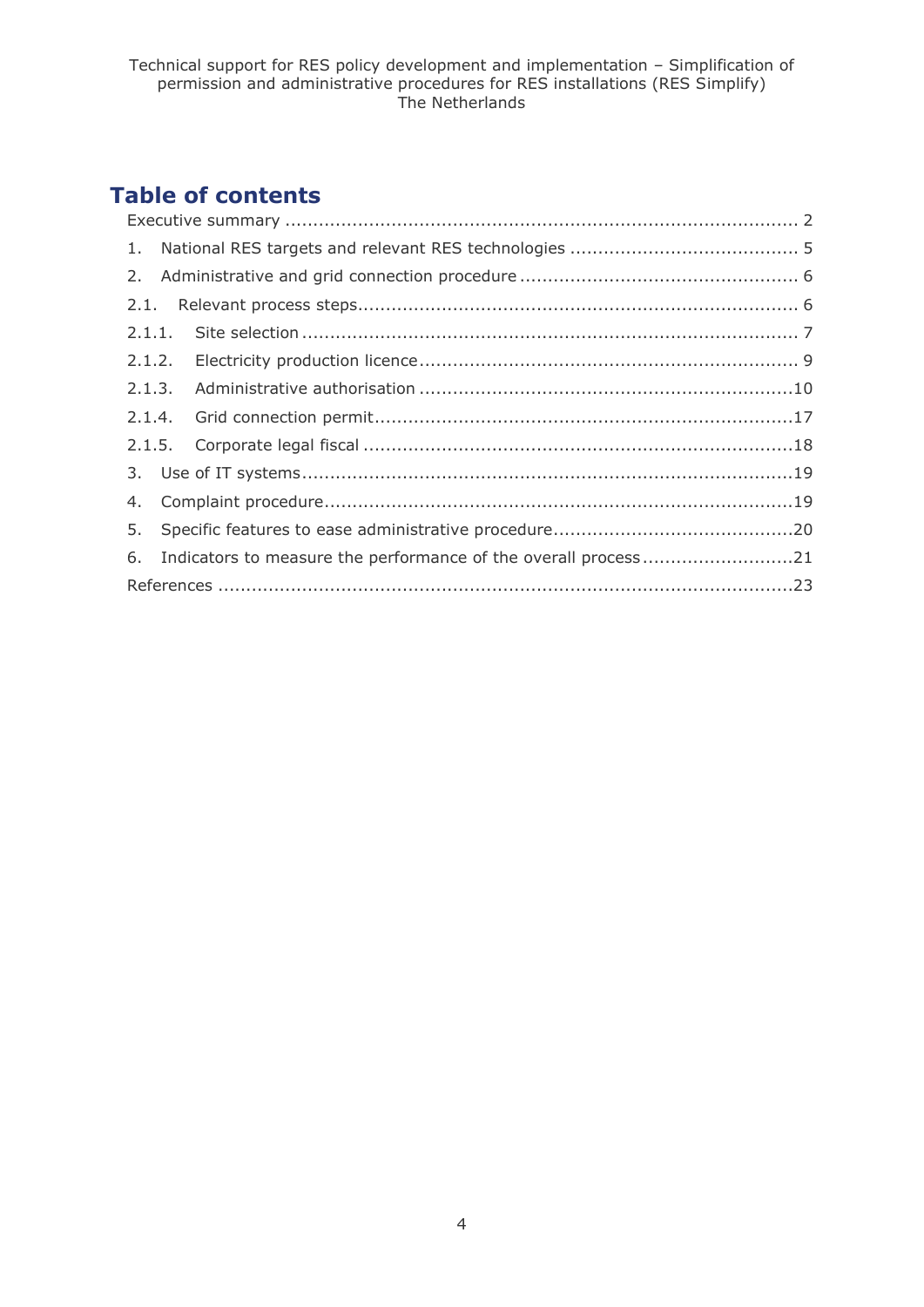## <span id="page-4-0"></span>**1. National RES targets and relevant RES technologies**

The Dutch national government plans to have 14% of all energy used in the Netherlands originating from sustainable sources by 2020 and by 2030 at least 27%. In 2050, the energy supply must be completely CO2 free. Within this strategy, offshore wind energy is of vital importance to achieve these goals (NECP, 2019).

In 2019, offshore wind energy already accounted for approximately 1 GW. In 2023, there will be at least 4.5 GW of power coming from offshore wind turbines in the Netherlands. Offshore wind will then supply 3.3% of all energy in the country. In the coalition agreement and the Climate Agreement (2019) it has been agreed to continue the successful policy of offshore wind energy. As a result, approximately 11 GW is expected to be generated by offshore wind farms by 2030. These will then supply 8.5% of all energy produced in the Netherlands and 40% of the current electricity consumption (Rijksoverheid, 2021).

In order to achieve its goals with regard to renewable energy production and the reduction of CO2 emissions, the Dutch government is mainly looking in the direction of solar energy and onshore wind energy. One of the measures from the Climate Agreement is the planned generation of 35 TWh renewable energy on land by 2030, produced by onshore wind and rooftop and ground-mounted PV combined. Thirty regions in the Netherlands are working on detailed plans to achieve this goal, namely the Regional Energy Strategies (RES, 2021).

When looking at the planned generation targets for the Netherlands, these abovementioned technologies (offshore wind, onshore wind, rooftop and groundmounted PV) are by far the most important technologies to reach their goals with regard to renewable electricity production. As of today, biomass is still a very important source of renewable energy in the Netherlands, however it is expected to decrease significantly. This is mainly due to the negative public opinion which exists heavily around biomass plants in the Netherlands. Other renewable energy sources are only used marginally now and in the future in the Netherlands and are therefore not further discussed (NECP, 2021).

Figure 1 displays the annual deployment of solar PV, and onshore and offshore wind between 2010 and 2019. The figure underlines that a constant deployment has taken place in the recent years, with an impressive growth of solar PV in 2018 and 2019.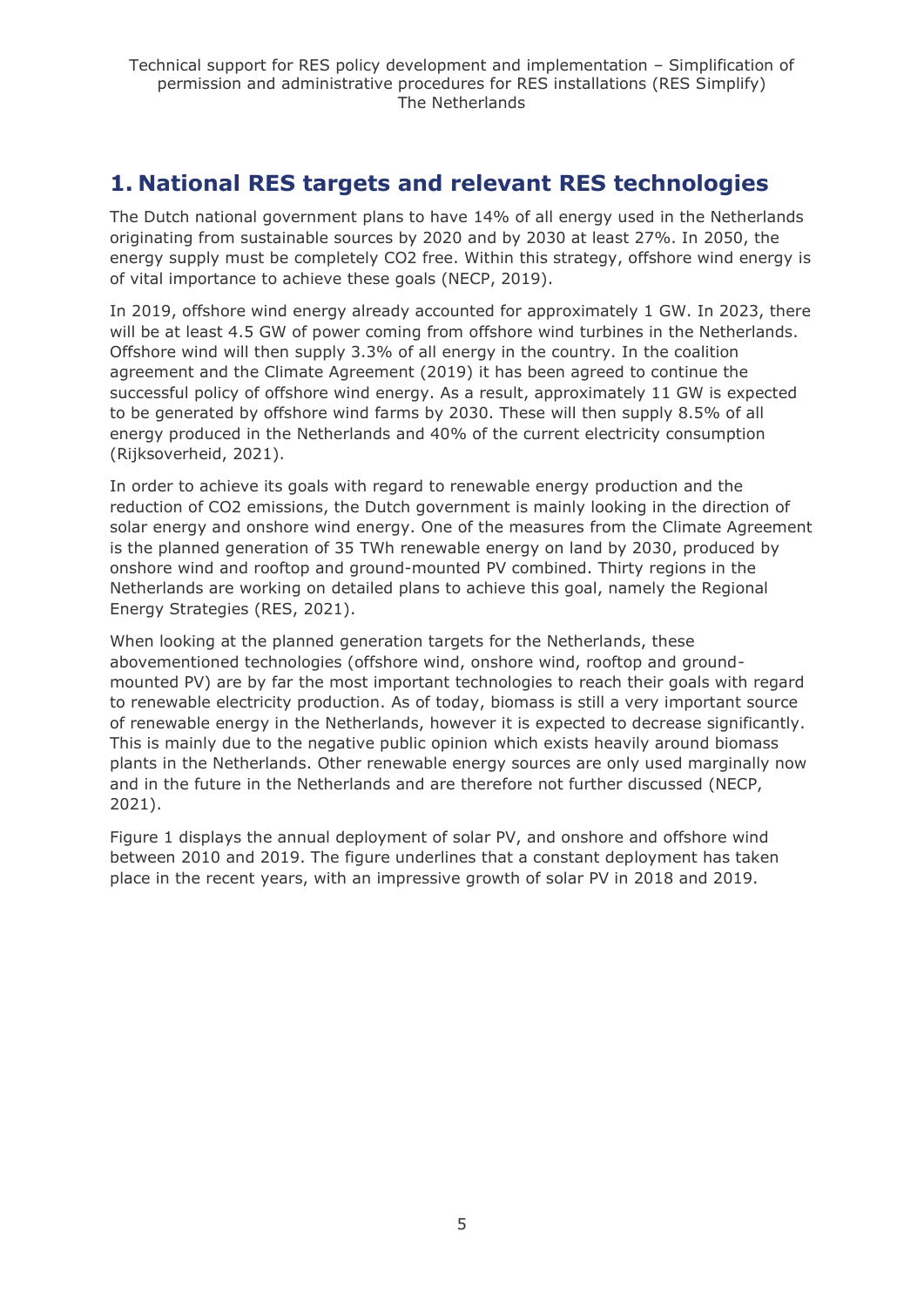#### Technical support for RES policy development and implementation – Simplification of permission and administrative procedures for RES installations (RES Simplify) The Netherlands



*Figure 1: Annual installed capacity of PV and Wind onshore 2010-2019 (source: EurObserv'ER)*



*Figure 2: Planned deployment of RES-E 2020-2030 in relation to past deployment (source: NECP)*

## <span id="page-5-0"></span>**2. Administrative and grid connection procedure**

### <span id="page-5-1"></span>**2.1. Relevant process steps**

Site selection in the Netherlands is the first important step and is usually bound to destination plans by the provinces or for larger projects by the Dutch state. Smaller onshore wind energy projects in theory can be constructed anywhere. After the site selection, a project must perform an EIA, before applying for the necessary permits, which are the All-in-one Permit for Physical Aspects, Nature Permit and Water Permit, all discussed in the administrative authorisation process step. The grid connection permit and corporate legal-fiscal process steps mainly discuss the grid connection process, the SDE++ application process and their interconnectedness.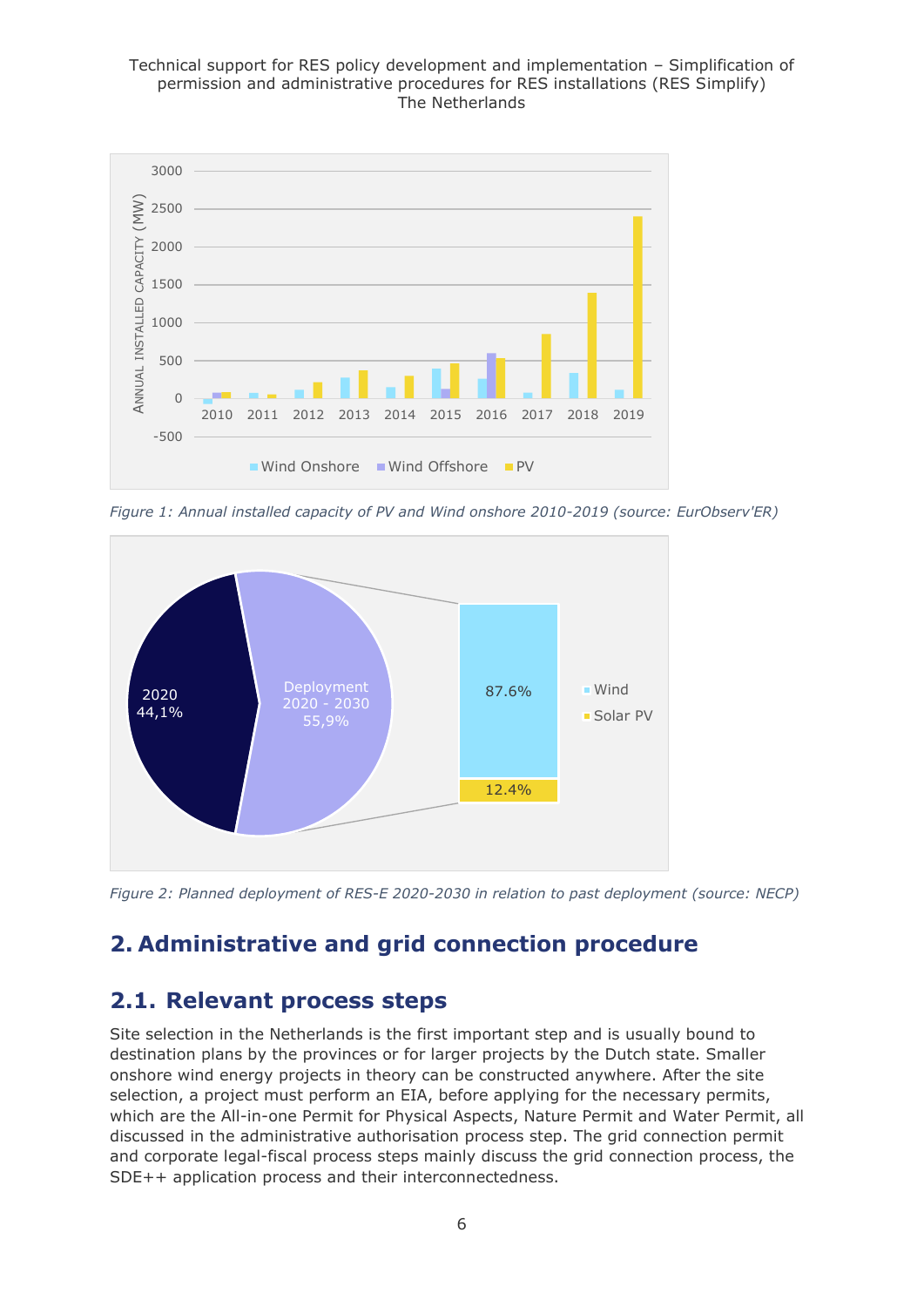## <span id="page-6-0"></span>**2.1.1. Site selection**

### **Process flow**

In the Netherlands, site selection is an important step for all RES installations and is often subject to conflict due to the general lack of open space throughout the Netherlands. The site selection is not strictly bound to legislation, except for offshore wind, where the sites are clearly defined in advance.

#### **Onshore wind**

The site selection for onshore wind installations in the Netherlands does not follow a standardised procedure. Yet, since the introduction of the Spatial Planning Act in 2008, all provinces have the competency to draw up destination plans. This decentralisation of spatial planning has ensured that an important part of the implementation of wind energy takes place at provincial level (Pbl, 2019).

Depending on the province, the provincial destination plans may contain predefined geographical sites where wind energy projects are either to be installed or prohibited from installing. These destination plans are drawn up by the provincial coalition in a Provincial Spatial Regulation.

If not indicated explicitly in the provincial destination plans, it is possible to construct a wind energy project everywhere throughout the Netherlands. When an agreement is found between the land owner (usually a farmer or the state) and the project developer, the permitting procedure can be launched. Strictly legally speaking, when meeting all the conditions for a permit, wind project developers are allowed to construct anywhere (Harmsen, 2021).

Depending on the location of the project, other permits and legislation may also apply to the construction of a wind farm. These are on the one hand the Nature Conservation Act, which also includes species protection when a wind turbine is placed near or in a Natura 2000 area. The Water Act regulates the management of surface water and groundwater and applies when wind turbines are placed near a flood defence (Windenergie, 2021).

#### **Rooftop and ground-mounted PV**

Site selection for rooftop and ground-mounted PV in the Netherlands takes place on the basis of a Solar Ladder, which was adopted by the Minister of Energy in August 2019. The Ladder determines the preferred order of location where solar energy can be installed and goes as follows (Sluiter,2019):

- 1) Roofs and facades: There is a clear preference for solar panels on roofs and facades of buildings. Because of the buildings already present, the introduction of solar panels in these places will usually have a lesser influence on the characteristics or identity of an area.
- 2) Built-up area: For the same reason, unused areas in a built-up area are preferred thereafter.
- 3) Rural area: In order to meet the set energy targets, it may turn out that locations in rural areas are also required for the construction of ground-mounted PV installations. In that case, the preference is to look for smart combinations, like floating PV panels or agrophotovoltaics. Although nature and agricultural areas are not completely excluded, the preference is for land with a primary function other than agriculture or nature, such as water treatment plants, rubbish dumps, inland waterways or roadsides of railways and motorways.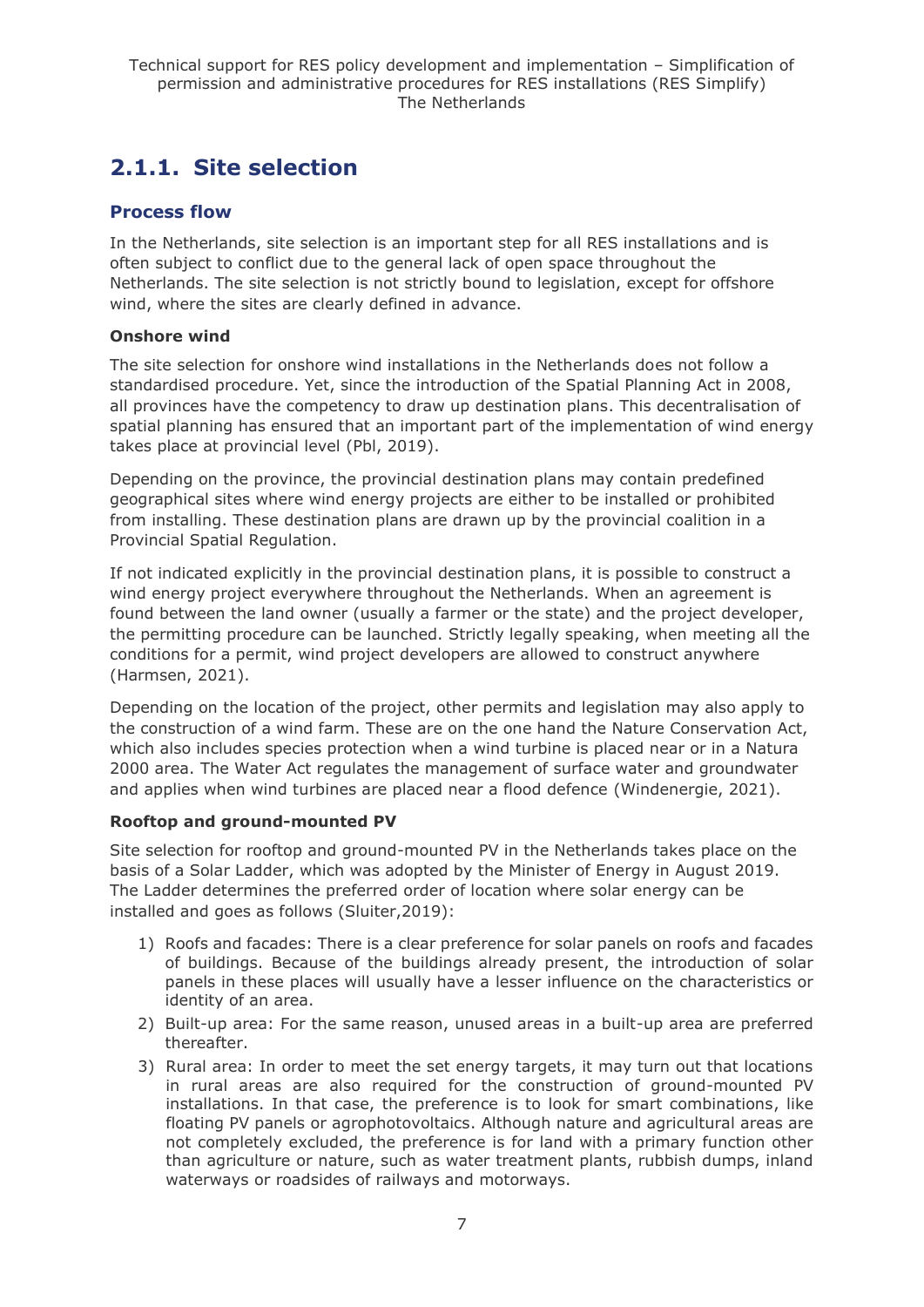In the Regional Energy Strategies, the so-called 'search areas' (*zoekgebieden*) for the installation of rooftop and ground-mounted PV will be designated. These are areas in which further research needs to be carried out where exactly ground-mounted PV installations can be installed. These search areas, however, are not established yet and will not become binding. It is more an agreement on which areas the provinces want to focus to construct rooftop and ground-mounted PV installations, in order to reach their regional targets. In the first version of the Regional Energy Strategies, mainly tests and goals were established, without the search areas being elaborated by all regions. The 2.0 version will also include these search areas and is expected to be finalised in the course of this year (Jaeger, 2021).

As in the case of onshore wind installations, in principle it is possible to construct rooftop and ground-mounted PV projects anywhere in the Netherlands, as long as an agreement is found between the land owner and the project developer and all conditions are met to apply for the necessary permits. Generally speaking, site selection is more straightforward for rooftop and ground-mounted PV than for onshore wind projects (Jaeger, 2021).

#### **Offshore wind**

Offshore wind in the Netherlands is supported through a tendering system, where the locations of the offshore projects are predefined. The site selection by the Dutch national government takes place on the basis of a balancing process of all interests.

During the drawing up of the preparation and implementation plans for wind energy at sea, the Ministry of Energy takes other interests into account as much as possible. The North Sea is very busy environment, where activities like shipping, fishing, oil and gas extraction take place. There is also sand extraction and there are training areas for Defence and nature reserves. In some places the sea is also unsuitable for windmills, because it is too deep. In addition, a greater distance from the coast means longer, more expensive cables and higher maintenance costs (Rijksoverheid, 2021).

Affordability, energy yield and effects on nature, including other stakeholders mentioned are considered. In the creation of offshore wind farms, the national government involves stakeholders to think along and provide input, before deciding on the final site (Rijksoverheid, 2021).

#### **Deadlines**

No deadlines were identified for this process step.

#### **Detected barriers**

**Destination Plans.** The introduction of the destination plans for wind turbines is a competence of the Provincial Deputy and is therefore highly dependent on the provincial elections. As seen in some provinces in the Netherlands, the outcome of such provincial elections can decide whether wind energy is supported by the Provincial deputy, or in some cases even boycotted. This takes place through the implementation of the Destination Plans (Pbl, 2019).

**Social added value of site selection not considered.** Socially, the best locations for wind turbines are not considered, because in theory they can be placed anywhere, unless stipulated otherwise in the provincial spatial plans. Nowadays, however, there is a lot of criticism on this approach and resistance groups are urging legislators to map the best locations from a social and environmental point of view (Harmsen, 2021).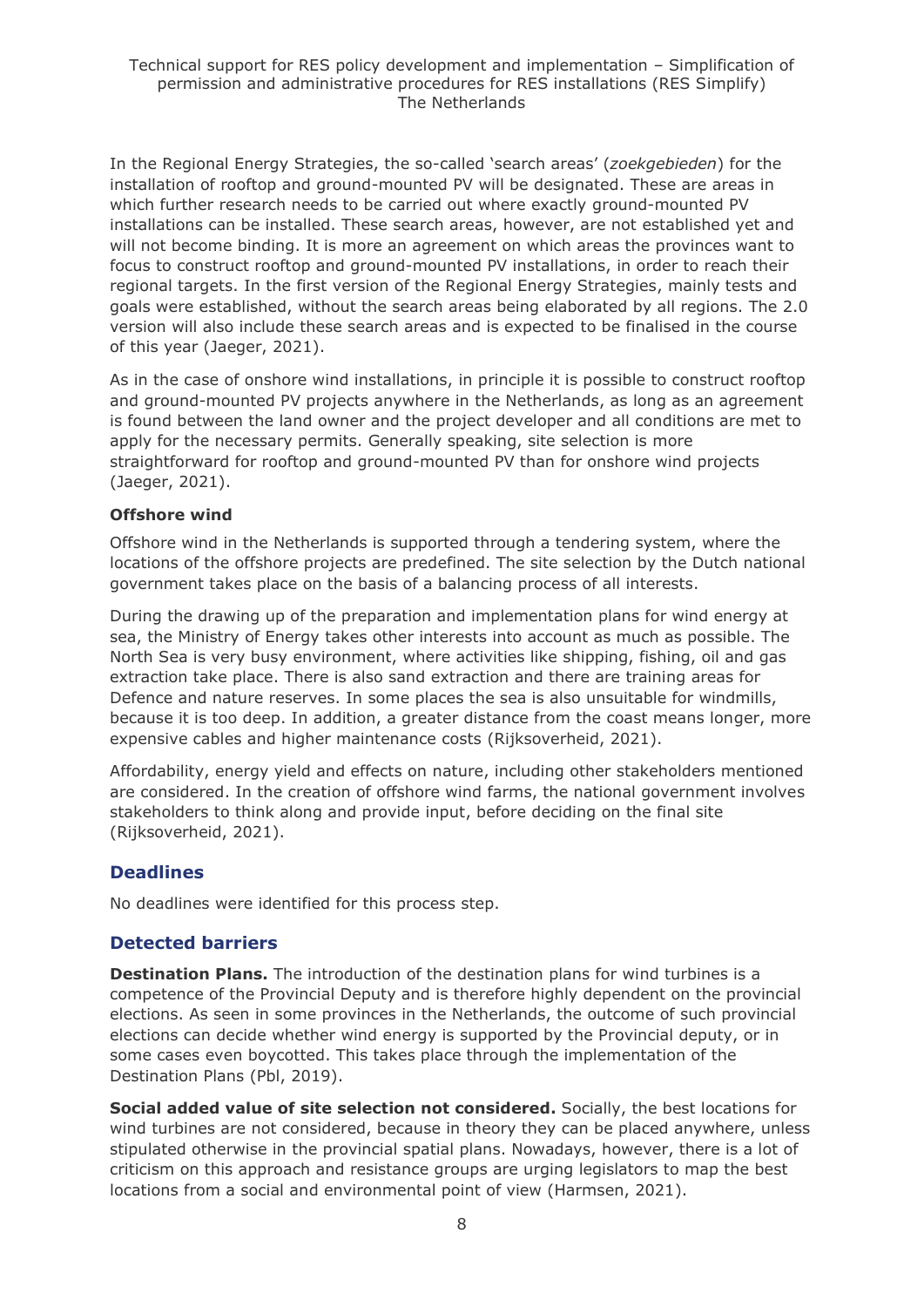**Search areas for PV.** In the Regional Energy Strategies, search areas for the installation of rooftop and ground-mounted PV will be designated. There are certain regions with larger cities, these regions have more capacity to determine the search areas properly. Because of the differences between the regions, the quality of the search areas may strongly differ (Jaeger, 2021).

### **Identified good practice**

**Participative process for offshore wind.** Site selection for offshore wind energy in the Netherlands takes place through an extensive participative process. This participative process is a process which takes years in total to finish and takes into account the opinions off all stakeholders (Klok, 2021).

**Wozep.** Wozep is a long-term research programme launched in 2016 by the Ministry of Economic Affairs and Climate. It is an offshore wind ecological programme, which was established to expand the knowledge base about how wind farms affect protected species so that it will be possible to arrive at the best possible estimate of the ecological impact during the preparations for new road maps (proposed areas for wind farms in the years to come). So far, the research has generated important insights into how wind farms affect birds, bats and marine mammals. These findings are included in the determination of future locations for offshore wind in the Netherlands (WindopZee, 2020).

## <span id="page-8-0"></span>**2.1.2. Electricity production licence**

### **Process flow**

There is no electricity production license in the Netherlands. Only for energy suppliers, a permit exists. Moreover, this license is only mandatory for suppliers who supply directly to small electricity consumers. These small electricity consumers are both corporate and private clients with an electricity connection of up to 3x80A. Renewable energy plants who sell their energy through Power Purchase Agreements (PPA) are therefore not covered by this scheme.

The energy supplier permit is done on corporate level and not on project level and is thus only required one time. In general, all large energy suppliers already have the necessary permit and operators of renewable energy installations sell their energy either through PPA's or through the large energy suppliers in the Netherlands (Jaeger, 2021).

#### **Deadlines**

No deadlines were identified for this process step.

### **Detected barriers**

No barriers related to this process step were identified.

#### **Identified good practice**

No good practice related to this process step was identified.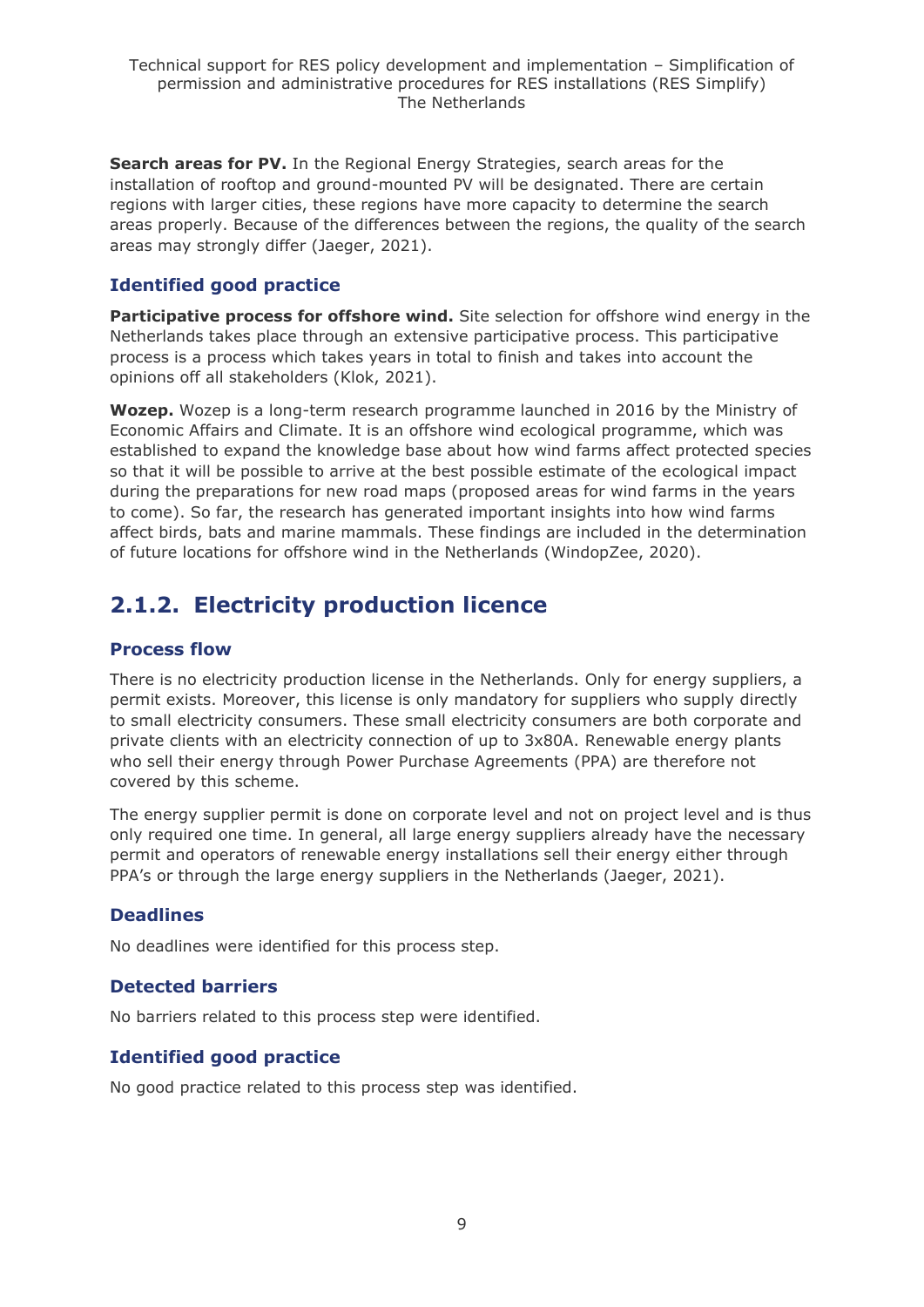## <span id="page-9-0"></span>**2.1.3. Administrative authorisation**

### **Process flow**

The Administrative authorisation process step is the most important step in the Netherlands with regard to all of the discussed renewable energy technologies. Depending on the project and more specifically on the location, developers of renewable energy projects in the Netherlands have to apply for an All- In-One Permit for Physical Aspects (*omgevingsvergunning*).

This is the most important permit, laid down by the General Provisions Act Wabo. The Act enables members of the public and companies to use one transparent procedure to apply to one competent authority for permits for activities that impact on the physical environment. In addition to the All-In-One Permit for Physical Aspects, some projects require other permits, for example a Water Permit, a nature conservation permit and/or a permit from the Department of Waterways and Public Works, all depending on the exact location of the project (RWS, 2021).

For the development of offshore wind energy in the Netherlands, the government already foresees the necessary permits in the Offshore Site Decrees.

#### **Onshore wind**

#### *Environmental Impact Assessment (EIA)*

In most cases, an EIA is required following decisions that enable the creation, change or expansion of a wind farm. This EIA is required before the actual application of the All-In-One Permit for Physical Aspects and the possible environmental permit. During the EIA, the effects on the environment are investigated.

For wind farms of 20 wind turbines or more, the initiator must perform an extensive EIA, while for all other cases, an EIA Pre-Assessment is required, based on the European EIA guideline (2011/92 / EU). This Pre-Assessment decides whether the project could have significant adverse effects on the environment or not. Based on this assessment, it is determined whether or not an extensive EIA is considered necessary (Infomil, 2021).

The EIA regulation is only applicable for wind energy projects with at least three wind turbines, since only then the project is considered as an activity referred to in the EIA Decree (REFEREREN).

In the Netherlands, the EIA is categorised either into an extensive or limited EIA. Furthermore, the EIA can result into a plan or project EIA. The EIA decree prescribes an extensive EIA procedure for plans and complex projects and a limited EIA procedure for simple projects. The extended procedure prescribes some extra steps that are not mandatory within the limited procedure. Which procedure applies depends on the decision subject to EIA.

The extensive procedure always applies when determining spatial plans. This includes establishing a structural vision, a provincial spatial plan or a government integration plan. The extensive procedure also applies if an appropriate assessment under the Nature Conservation Act is deemed necessary. The outcome of the extensive procedure is an EIA plan, if there is a spatial plan, or a project EIA if a permit granted for a specific project. Permits under the General Provisions Environmental Law Act (Wabo) and the Water Act, among other things, can be established through the limited procedure. The limited procedure always leads to a project EIA (Kaajan, 2013).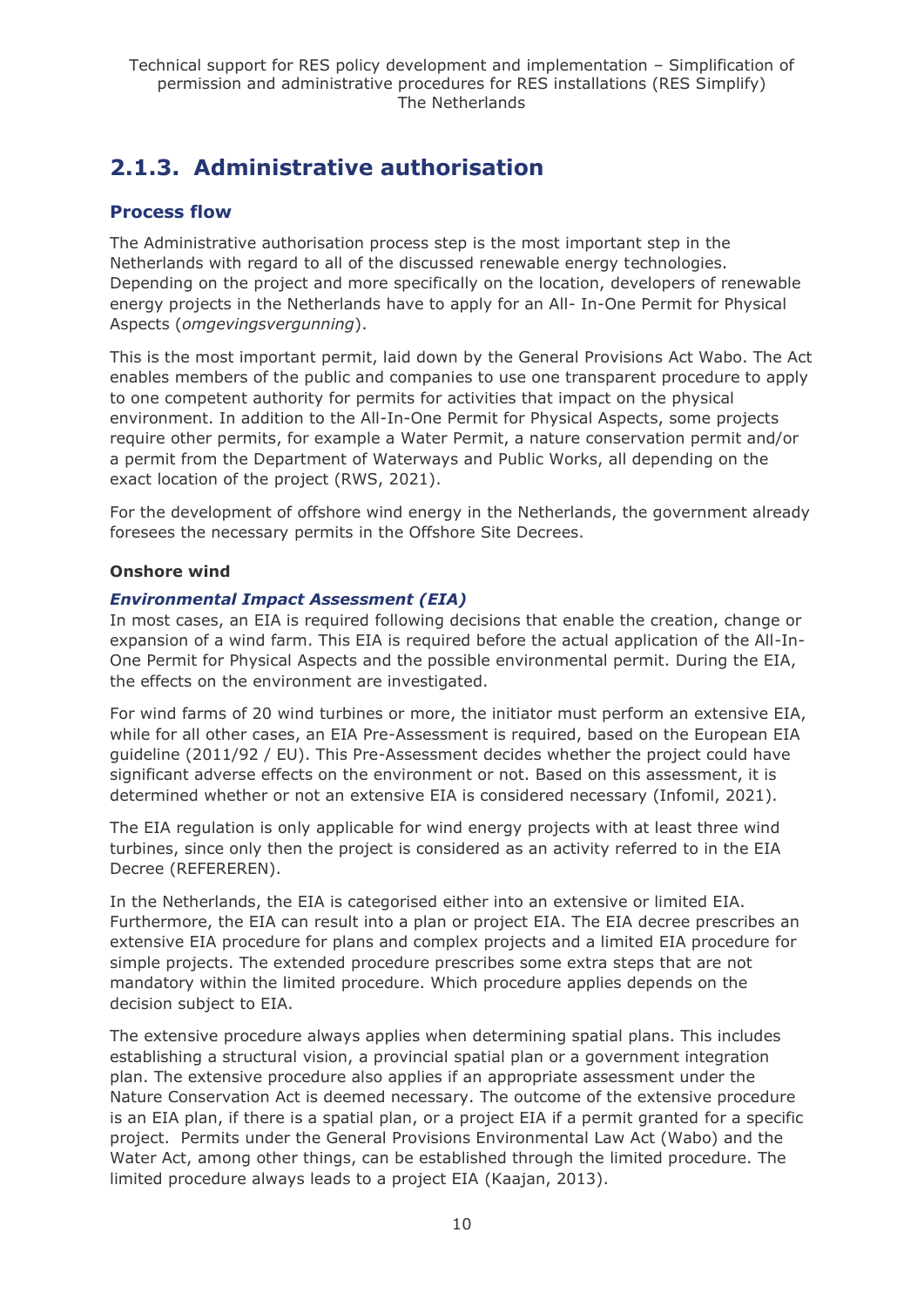For onshore wind, the EIA procedure is always extensive and either in the format of an EIA plan, when the wind energy park comes forth out of a destination plan, or in the format of a project EIA, when it concerns a single project. In the Netherlands, participation in wind energy development is very important (Harmsen, 2021). This sometimes results into an initiative combination of both EIA plan and project EIA into one combined IEA.

The municipality is the competent authority for wind farms up to 5 MW. For wind farms between 5 and 100 MW, the municipality is primarily the competent authority, but if a municipality does not take a decision and the developer of the wind farm turns to the province, the province can take over the role of a competent authority. The national government is the competent authority for wind farms of more than 100 MW (Harmsen, 2021).

For wind farms between 5 and 100 MW and above 100 MW normally the respective provincial and national coordination scheme is followed. With the application of these coordination schemes, planning decision-making and the granting of permits take place simultaneously. In that case, a provincial or national integration plan will be prepared, for which the extensive procedure applies (Kaajan, 2013).

The procedure for an extensive EIA goes as follows (Infomil, 2021):

- The applicant communicates his intention in writing to the competent authority.
- The intention to draw up a plan or to undertake an EIA activity and to go through the EIA procedure must be announced publicly in an appropriate manner. This notification is made by the competent authority.
- In the extensive EIA procedure, the competent authority consults in all cases the advisers and other administrative bodies about the scope and the level of detail of the EIA to be drawn up.
- According to the Environmental Management Act, the competent authority can ask various authorities for advice in the EIA procedure. In case of an extensive EIA, this consulting is even obligatory. The EIA Commission is one of these 'legal advisers'. The others are the Ministry of Infrastructure and Environment, the Ministry of Economic Affairs, Agriculture and Innovation and the Ministry of Education, Culture and Science. Other advisory boards are the transmission system operator (TSO) and distribution system operators (DSOs), Directorate-General for Aviation and Maritime Affairs and other organisations (Bosch and Van Rijn, 2013).
- After the consulting phase, the EIA study is drawn up. This determines the effects of the project on the environment. According to the European directives, these effects are possible significant environmental effects on biodiversity, population, human health, fauna, flora, soil, water, air, climate factors, material assets, cultural heritage, including architectural and archaeological heritage, landscape and the interaction between the above elements. This includes permanent, temporary, positive, negative, direct, indirect, secondary, cumulative and synergistic effects in the short, medium and long term (Infomil, 2021).
- In the extensive EIA procedure, the competent authority must obtain advice about the EIA from the national independent Commission for Environmental Impact Assessment (EIA Commission). To this end, the EIA is submitted to the EIA Committee no later than the moment the documents are made available for inspection. The EIA Committee assembles a working group consisting of a chairman, secretary and experts in the field of the expected environmental consequences. The final advice on the EIA is communicated to the competent authority and to the initiator (ibid.).
- In case the EIA concerns a plan or decision, it will only be adopted by the competent authority if the EIA procedure up to this step has been completed correctly and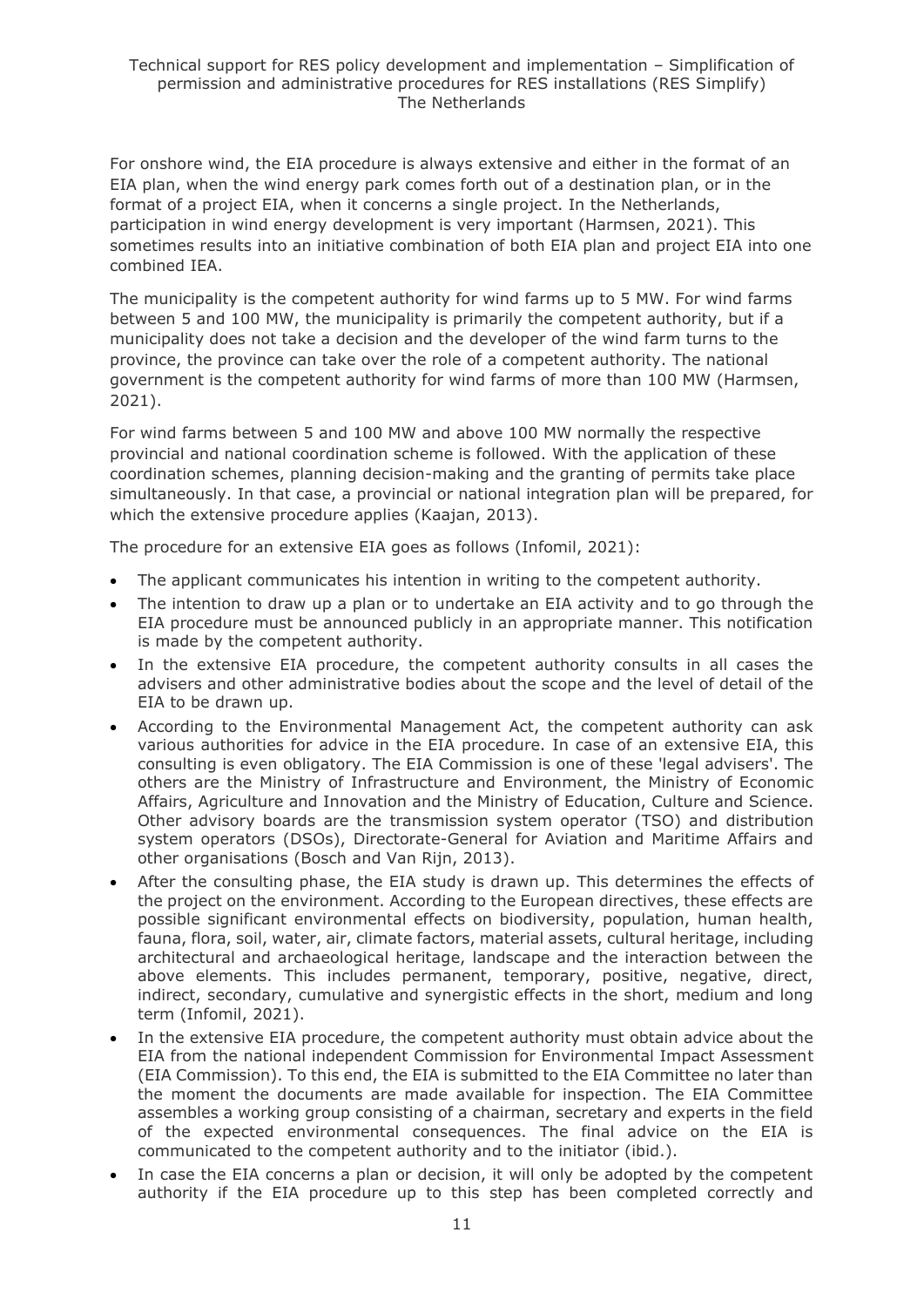completely and the information in the EIA can reasonably be used to form the basis for the final plan or decision (ibid.).

- Incorrect or incomplete EIA procedure can lead to the annulment of the decision to adopt the relevant plan or decision via the objection and appeal procedure (ibid.).
- The last phase of the extensive EIA is the obligatory evaluation and monitoring of the actual environmental consequences of the implementation of the proposed activity (ibid.).

#### *All-in-one Permit for Physical Aspects*

The All-in-one Permit for Physical Aspects is the one-stop shop. The General Provisions Act Wabo embodies two procedures for granting an All-in-one Permit for Physical Aspects, i.e., a standard procedure and an extended procedure. The standard procedure applies to the most common projects of a simple nature. The extended procedure is for projects with complex environmental or fire safety aspects. The two procedures have been aligned with the generic regulations of the General Administrative Law Act as far as possible and also contain some additions and amplifications.

The difference between the two procedures to obtain an All-in-one Permit for Physical Aspects only lies in the duration of the decision period by the responsible authority, which is much longer in case of the extended procedure (see deadlines below). With regard to onshore wind, the environmental permit is prepared using the regular procedure, in case no EIA is required after the EIA pre-assessment. In case the preassessment decides that an EIA is necessary, the onshore wind project is prepared through an extended procedure (Infomil, 2021).

The procedure of an All-in-one Permit for Physical Aspects starts by checking if there is a notification or permit requirement for the project. The project developer does this by specifying the location and the activities in the online Physical Aspects Desk. Afterwards the project developer needs to provide all the information to the competent authority, needed to determine whether an environmental permit and/or a Water Permit is receivable and whether the activities that fall under the notification requirement can be performed. The application/notification contains information about the application, the applicant and the location, a specification of the activities and appendices (Omgevingsloket, 2021).

If something is missing or incorrect in an application, the competent authority can request a supplement via the online Physical Aspects Desk. The decision period will then be suspended and the competent authority will inform the project developer of the period in which necessary information can be submitted. The decision period will start running again when either the additional information is submitted or when the set deadline for the submission of additional information expires (ibid.).

When an application goes through the extended procedure, before making a final decision the competent authority publishes a draft decision. This draft decision allows the project developer to react to the draft decision, by submitting an opinion within six weeks of publication of the draft decision. The six weeks of this period fall within the 6 months of the entire decision-making period (ibid.).

Ultimately, the final decision follows, after which an objection or appeal can be lodged by the project developer. After the decision has been announced, the developer has six weeks to lodge an objection or appeal in case of a negative decision to the competent authority. The developer can lodge an objection against a decision on an application that has been processed in accordance with the regular procedure. After lodging an objecting, the project developer still has the right to appeal to the administrative court in first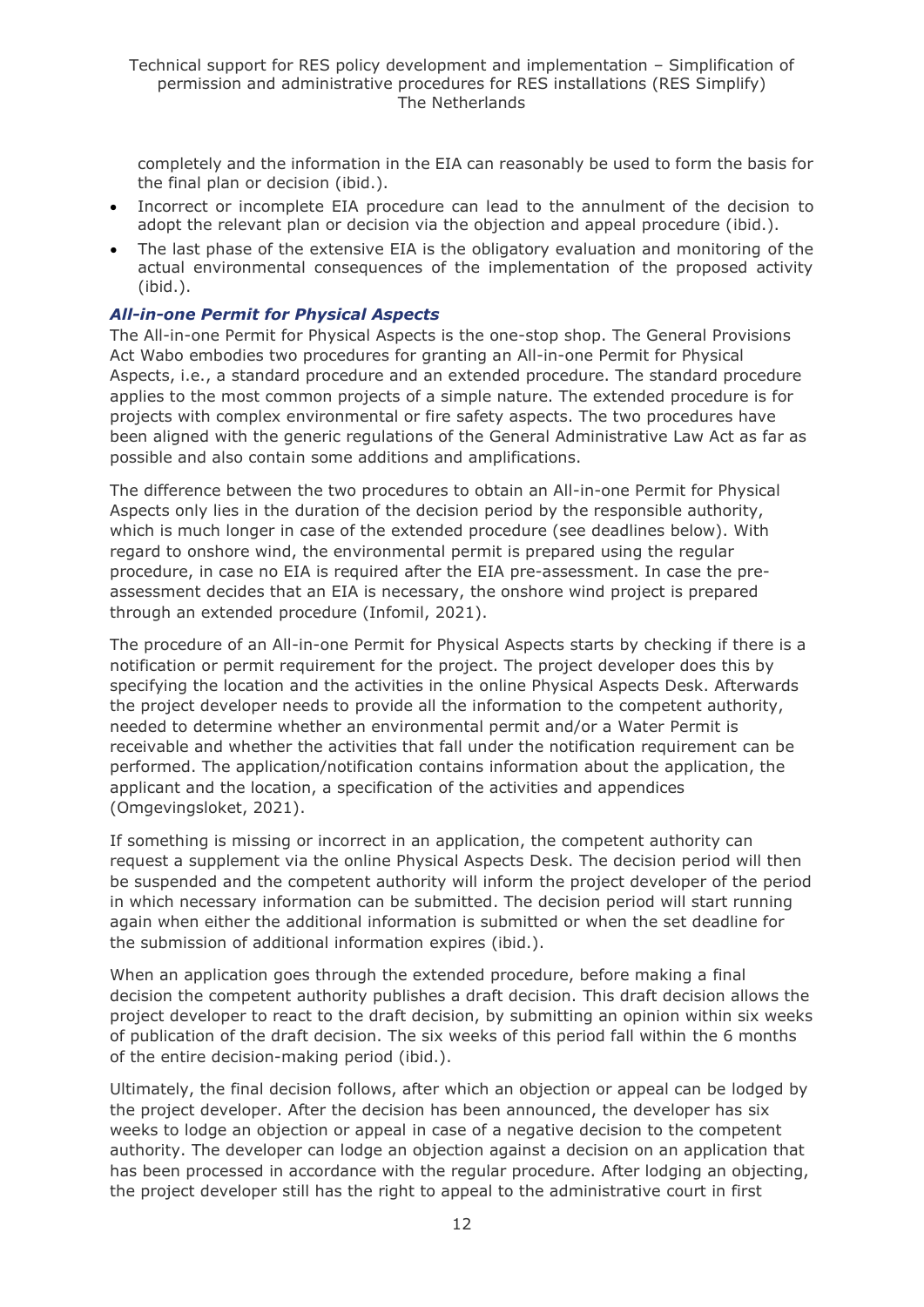instance and even possibly appeal in second instance to the Council of State. In case of an extended procedure, the project developer can first submit opinions against the draft decision before appealing the decision (Omgevingsloket, 2021).

All stakeholders, who are able to show a certain relationship or connection with the project, can also appeal against the final decision of All-in-one Permit for Physical Aspects (see section 4 for more information).

#### *Water Permit*

In the Netherlands, when performing activities in surface water or use groundwater, the project developer is often required to submit a notification. In some cases, he will need a Water Permit. For onshore wind energy this happens when onshore wind installations are placed on waterways or dikes. The procedure for obtaining this permit goes simultaneously with the procedure for the All-in-one Permit for Physical Aspects.

#### *Nature Permit*

After performing the EIA and receiving the All-in-one Permit for Physical Aspects, many wind energy projects are subject to an additional permit, the Nature Permit. Whether a project requires the Nature Permit, depends on the results of the EIA performed. This is because within the EIA, a flora and fauna test / nature test are performed. Even for wind energy projects, not subject to an (extensive) EIA, a limited environmental test is performed. Based on these results, the responsible authority can decide whether an additional Nature Permit is required (Infomil, 2021).

The Nature Permit can be demanded on the basis of the conservation of Natura 2000 areas and on the basis of the species conservation. A Nature Permit is required from one competent authority, namely the province in which the plan area is located (Buwa, 2021). The procedure for the Nature Permit differs per province, but usually includes a participation step, where stakeholders can submit a specific question or complaint with regard to the draft permit. In addition, all stakeholders who submitted some form of feedback on the Nature Permit, have the right to lodge an objection against a positive decision (Provincie Drenthe, 2021).

#### **Rooftop and ground-mounted PV**

In most cases rooftop PV installations are exempted from any permit. A rooftop PV project only requires an All-in-one Permit for Physical Aspects when one of the followings conditions are *not* met (Rijksoverheid, 2021):

- The panels are placed on a roof.
- The panels have an integrated inverter. If not, the inverter must be placed within the relevant building.
- If the panels are placed on a sloping roof, then the panels must not protrude and must remain within the roof surface on all sides.
- The panels must be placed in or directly on the roof surface.
- The angle of inclination of the panels must be the same as that of the roof surface on which the panels are mounted.
- If the solar panels are placed on a flat roof, the panels must remain at least as far from the roof edge as the height of the panels. For example, if the height of the panels is 50 centimetres, the distance to the roof edge(s) must also be at least 50 centimetres.
- Panels may not be placed on a monument or in a protected town or village view designated by the government without a permit.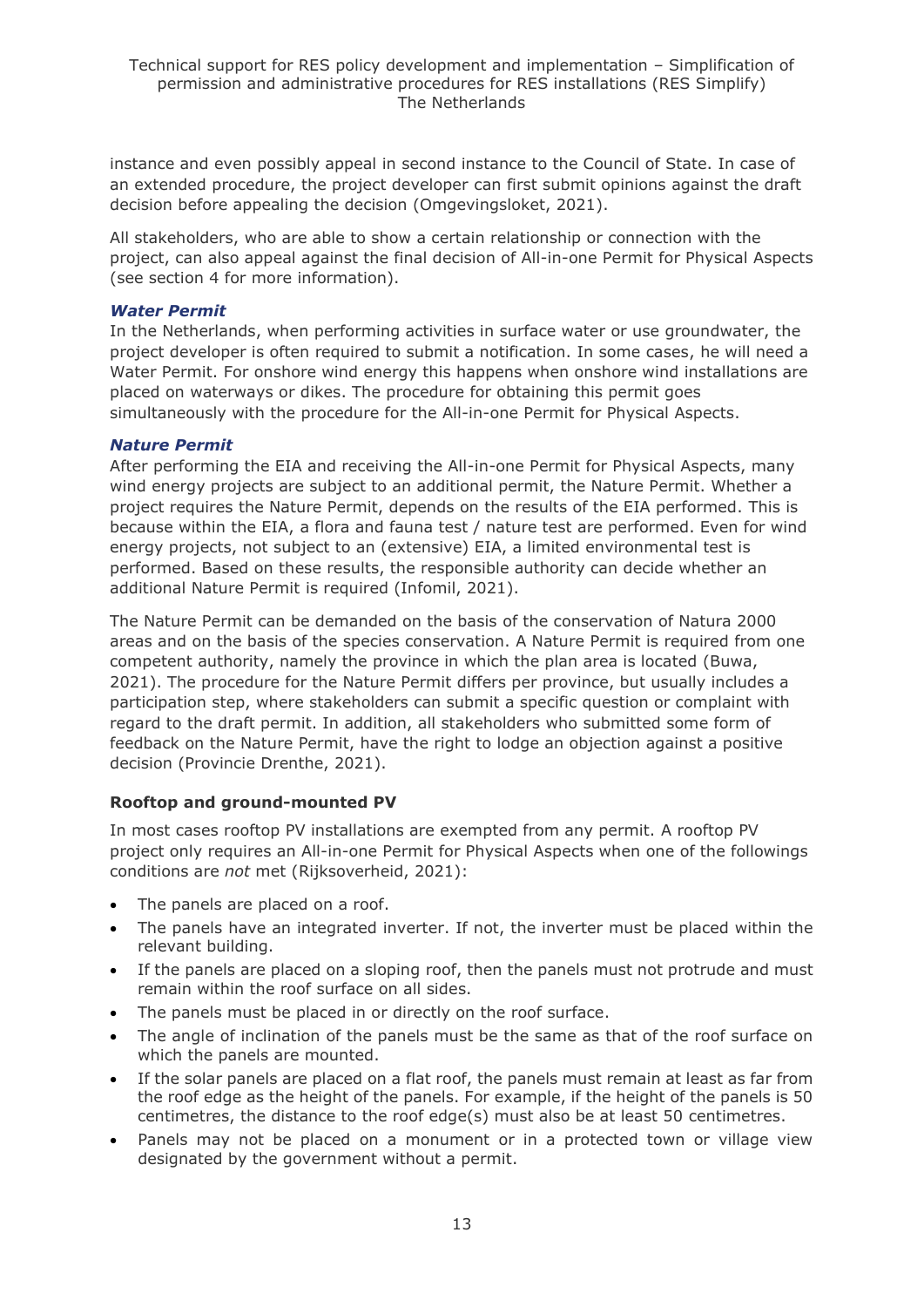If one of these above conditions is *not* met, the rooftop PV installation requires an All-inone Permit for Physical Aspects, mainly with regard to the construction.

Ground-mounted PV installation on the other hand always requires an All-in-one Permit for Physical Aspects. This also applies to floating PV systems and installations that are part of a carport or on a monumental building (Rvo, 2021). Municipalities are the competent authority for granting the Permit for ground-mounted PV installations. For larger projects, with a capacity higher than 50 MW, the national coordination regulation can also apply.

As with onshore wind energy, PV installations located on waterways require a Water Permit. The procedure is contained in the procedure of the All-in-one Permit for Physical Aspects (Rvo, 2021). In theory, ground-mounted PV installations might also require a Nature Permit, but in practice this does not happen, because of the rather limited impact of these installations on nature and species (Jaeger, 2021).

#### **Offshore wind**

Offshore wind in the Netherlands is developed through competitive tenders. The tenders are carried out for pre-defined wind farm zones. In these wind farm zones, the government decides on sites where wind farms can be constructed. Each zone can contain several sites. The Ministry of Economic Affairs and the Ministry of Infrastructure and Environment will take the so-called wind farm Site Decisions. The wind farm Site Decision is the necessary consent required to build a wind farm and specifies the location for the wind farm and the conditions under which it may be constructed and operated (Klok, 2021).

These conditions provide flexibility for the design of the wind farm. This gives commercial parties the best opportunities for choosing the best technical options within the natural and environmental framework to realise their project at the lowest possible costs. Wind farm Site Decisions are subject to an environmental impact assessment (EIA), which is commissioned by the Ministry of Economic Affairs and the Ministry of Infrastructure and Environment (RVO, 2021).

#### *Environmental Impact Assessment (EIA)*

The EIA necessary to draw up the offshore wind Site Decisions is based on the extensive EIA procedure, because it results into a plan EIA. The procedure follows the same procedure as described in the section on onshore wind (see above). The following elements are taken into account for the EIA of offshore wind projects (Commisiemer, 2021):

- The EIA Committee recommends working out at least two project design variants: one where the energy yield for the entire park is maximized and one where the locations of and mutual distance between the wind turbines are varied within the available area. The aim of this is to create as much environmental benefit as possible (for example for the prevention of bird victims or improving shipping safety).
- Mitigating measures to reduce or eliminate any effects on, for example, nature (birds and underwater life). This includes shutting down the turbines for birds and alternative foundations for pile driving that produce much less underwater noise.
- A quantitative description of the effects on birds, underwater life (including marine mammals) and shipping safety. Both the absolute effects for the entire park and the effects per unit of energy yield.
- Insight into the cumulative effects on birds, underwater life (including marine mammals) and shipping safety.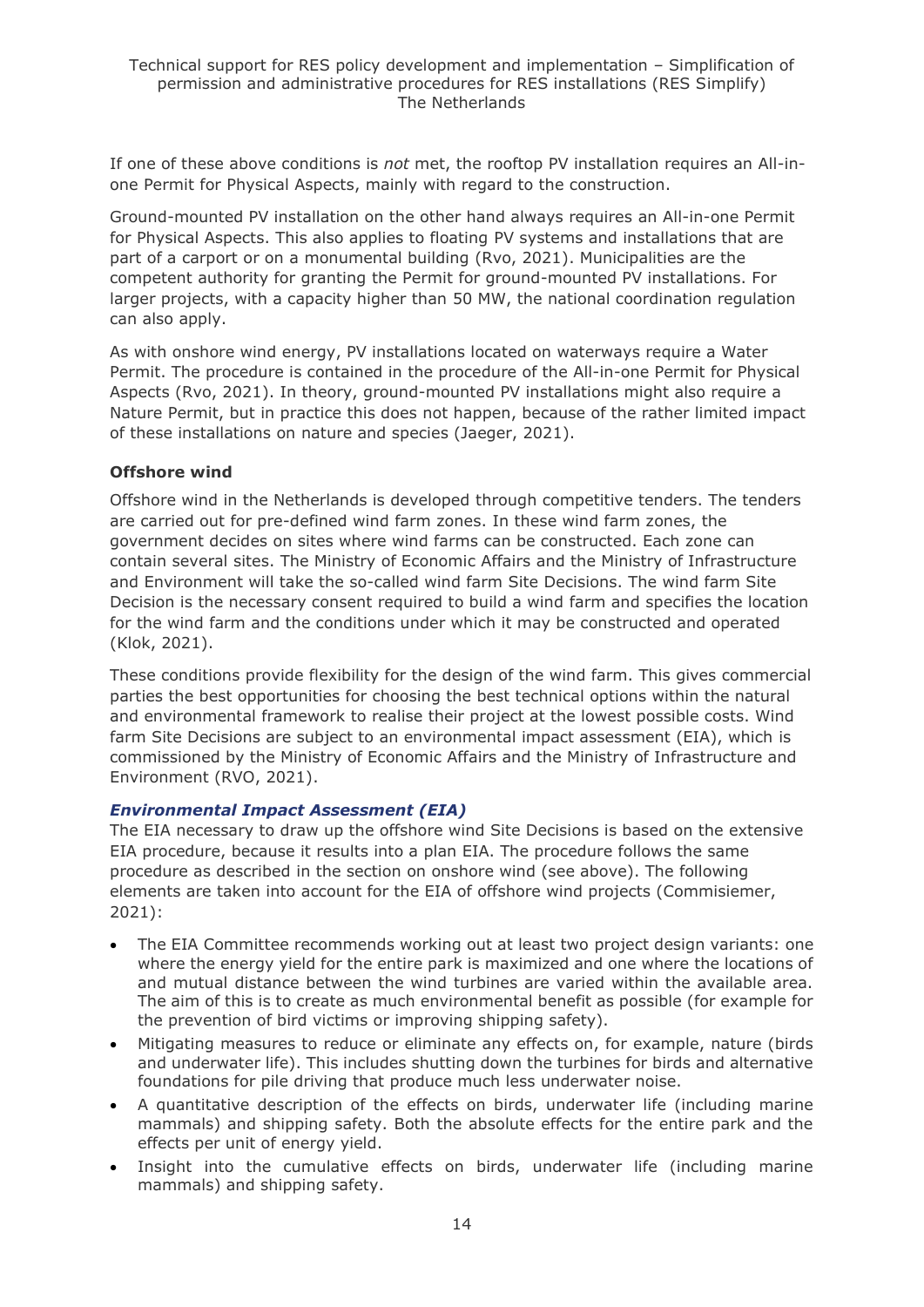• The consequences of protected nature and the possible influence of the wind farm on characteristics and values of the North Sea and Wadden Sea.

Based on the finalisation of a positive EIA, the Site Decisions are drawn up. These Decisions form the basis for the permit approval for offshore wind farms, won through the competitive tendering system (Rvo, 2021).

#### *Water Permit*

To make wind energy at sea possible, a separate law has been passed in the Netherlands - the Offshore Wind Act. Due to the adoption of the Offshore Wind Act, the water permit requirement under the Water Decree for the installation of wind turbines at sea was lifted. As a result, based on the Water Decree, only a notification for the installation of wind turbines is required - the notification for the use of *Rijkswaterstaat* property. *Rijkswaterstaat* is the executive agency of the Ministry of Infrastructure and Water Management. The Water Decree contains further conditions with regard to the notification, including the submission requirements and rules for operation (Infomil, 2021).

#### **Deadlines**

#### *Environmental Impact Assessment (EIA)*

The EIA Decree provides for a deadline of six weeks for issuing the advice by the EIA Commission to the initiator, including consultation, which the competent authority may extend once by a maximum of six weeks (term of order).

After drawing up the EIA, the EIA Commission also has six weeks to communicate their advice to the responsible authority (art. 3.9 WABO).

#### *All-in-one Permit for Physical Aspects*

The deadline for the decision-making process under the standard procedure is 8 weeks, which may be extended once by further 6 weeks at most. Missed deadline will automatically result in issue of a permit (under the principle of *lex silencio positivo*). The All-in-one Permit will then be granted in conformity with the application (RWS, 2021).

The extended procedure requires the competent authority to decide on the permit within 6 months of receiving the application. This period is extendable once by a maximum of 6 weeks if the subject is highly complex or controversial. A permit will not be automatically granted if the period of 6 months (or the extended period) is exceeded. The All-in-one Permit granted under this procedure will take effect after the deadline for appeals has expired (RWS, 2021).

#### *Nature Permit*

The term to decide on the application for a Nature Permit is 13 weeks. The competent authority can extend this deadline once by further 7 weeks.

#### **Detected barriers**

**EIA pre-assessment.** For an onshore wind project of one or two wind turbines there is never an obligation to carry out an EIA pre-assessment as these small projects are not defined in the activity categories of the EIA Decree. This is surprising, since it is not immediately clear why a wind farm of three turbines will have more or different effects than one or two turbines (Kaajan, 2013).

**Extensive nature assessment.** For large onshore wind projects, the nature assessment, which is part of the larger EIA and is required to obtain a Nature Permit, can be very extensive. The provincial deputy is competent for granting the Nature Permit, but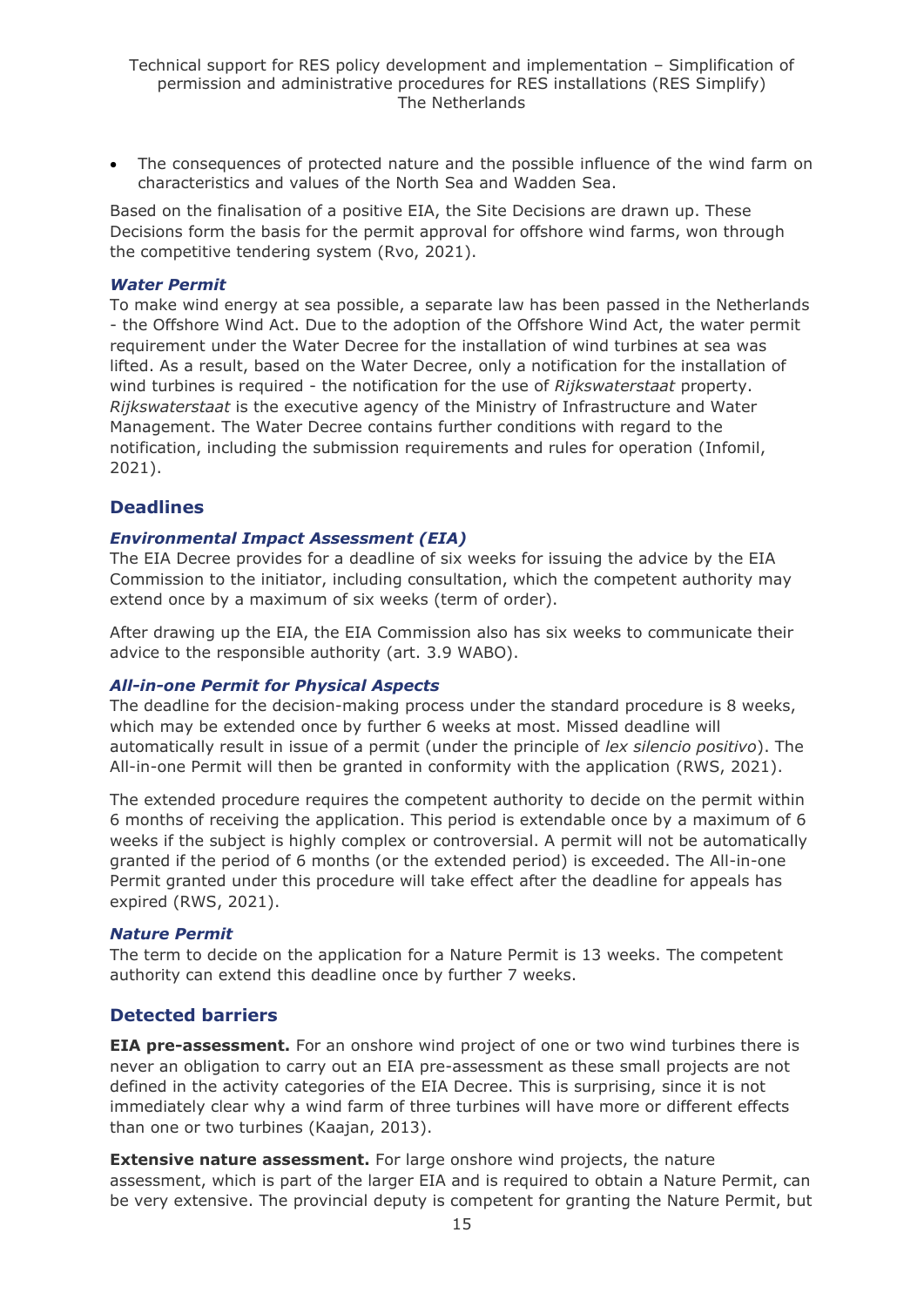the deputy is re-elected every 4 years. Sometimes the whole procedure to perform the EIA and the nature assessment, can take more than 4 years, which can result into a situation where the new provincial deputy has another opinion on the matter. As a consequence, some projects finally are not granted the necessary permits (Harmsen, 2021).

**Monitoring of environmental effects.** Monitoring of environmental effects is obligatory after installing a wind energy turbine(s), as it is part of the Nature Permit. However, the monitoring takes place in a fragmented manner, where the results are not shared with a monitoring authority and the monitoring results are not collected nationally in order to obtain a larger picture of the environmental effects. A national monitoring agreement would be very beneficial to identify environmental effects more on macro level (Dotinga, 2021).

**Unequal level playing field because of participation initiatives.** As part of the participation initiative included in the Regional Energy Strategies, renewable energy projects have to strive to achieve a participation share of 50% of the local population. This level of participation can be obtained by, among other things, sharing the profits. However other facilities and energy producing facilities are not bound to this participation rule. This can have a negative influence on the level playing field between these energy producing facilities and renewable energy power plants (Jaeger, 2021).

### **Identified good practice**

**Environmental consideration is very large in the Netherlands.** In general, the environmental consideration in the permitting procedure for renewable energy projects in the Netherlands is very high. For example, if we look at the rules with regard to species conservation, we see that the Netherlands is a frontrunner on the consideration of such sensitive themes in the permitting procedures. Each species in the local environment of the project has to be mapped prior to the construction and all effects on every single species have to be identified (Dotinga, 2021).

**Participation level established by the Regional Energy Strategies.** As indicated above, the Regional Energy Strategies prescribe a participation level of 50% of the locals in the renewable energy projects. The project developer, together with the competent authority, draws up a participation plan for each wind project. Also for ground-mounted PV installations, similar participation plans are drafted. These plans describe who are the stakeholders and what questions, concerns and wishes they have, how and when they will be involved in the project and how they can participate (Harmsen, 2021).

There are many different forms of project participation. Local residents can share the profit of a renewable energy project through project certificates (shares). Participation can also be done by investing in bonds; a financial participation with risk. Through investment, participation is possible both before and after the construction of the wind farm or the solar park (Jaeger, 2021).

**Code of Conduct for ground-mounted PV and onshore wind.** In agreement with the stakeholders, the sector organisation HollandSolar has drawn up a Code of Conduct for ground-mounted PV installations. The sector is bound by the agreements included in this Code. The Code of Conduct was also co-signed by environmental organisations, which results into a situation of good understanding between developers of ground-mounted PV projects and opposing parties. The Code mainly concerns good management and good practice. It even foresees complaint procedures if the rules are not followed and has its own assessment committee consisting of representatives from the sector organisations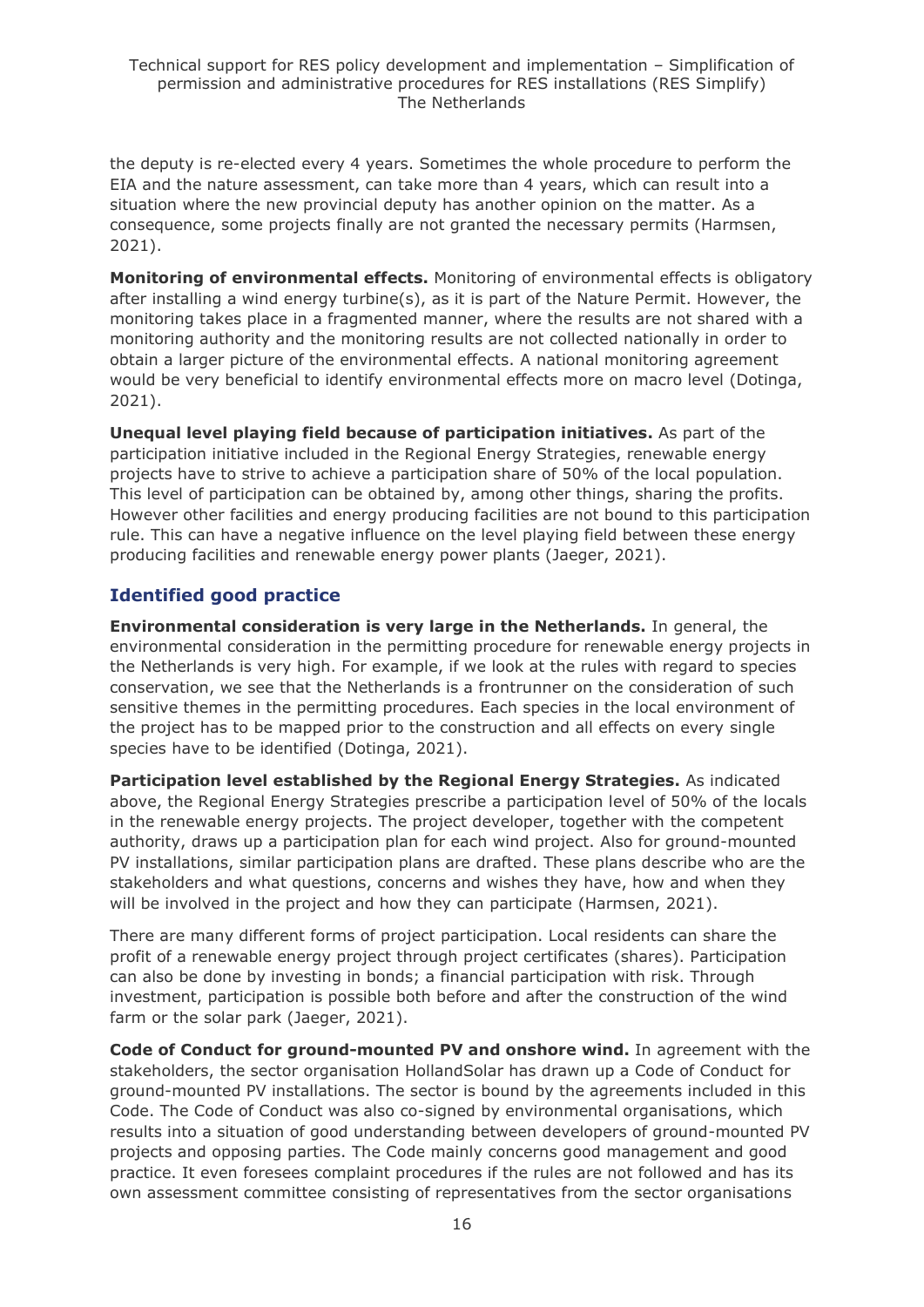and environmental organisations. In general, everyone always agrees with the decisions made by the committee. This results into much less resistance and thus much less appealing procedures against ground-mounted PV projects (Jaeger, 2021).

For wind onshore there is also a Code of Conduct, approved by wind, residential, nature and environmental organisations. This Code of Conduct mainly focuses on forms of participation that increase the acceptance of the projects (Harmsen, 2021).

**Reduced sunk costs for offshore wind.** For offshore wind in the Netherlands, all necessary permits are already prepared beforehand by the Dutch government, based on an extensive plan EIA. This also includes all arrangements with regard to the grid connection. Because of this, there is barely no sunk cost for project developers who want to participate in the tenders, considering they do not need to perform any pre-research with regard to the site selection (Klok, 2021).

## <span id="page-16-0"></span>**2.1.4. Grid connection permit**

### **Process flow**

The connection process for renewable energy plants comprises the following steps (RES Legal, 2019):

- The plant operator applies to the grid operator for connection.
- The grid operator makes a connection offer (art. 24 (1) Electricity Act).
- The grid operator and the plant operator conclude an agreement on grid access and connection.
- If necessary, the grid is extended or reinforced (art. 28 in conjunction with art. 20 (1) Electricity Act).
- The plant is connected to the grid.

Power generation plants shall be connected within a reasonable period of time, i.e., within 18 weeks after the connection offer is made (art. 23 (3) Electricity Act).

Plants whose capacity exceeds 10 MW do not need be connected within this time scale (art. 23 (3) Electricity Act). The time scale for the connection of these plants is set out in the terms of the agreement concluded by the parties, in the so-called *transport indication*. This is a non-binding indication when the plant will be connected to the grid, in function of the grid capacity.

However, the deadline included in the transport indication is not legally binding and thus the grid operators have a certain monopoly of decision-making with regard to the grid connection. There is no grid connection permit as such for all renewable energy sources, except offshore wind, because in theory all renewable energy installations have to be connected to the grid.

For offshore wind the grid connection permit is provided by the Dutch government, based on the performed plan EIA. To promote offshore wind the TSO TenneT will construct five standardised platforms with a capacity of 700 MW each within the wind farm zones. They will each be connected to the national grid with two 220 kV export cables. As soon as a 380 kV subsea cables are available, the project developers can apply to reduce the number of required cables (Ogg, 2021).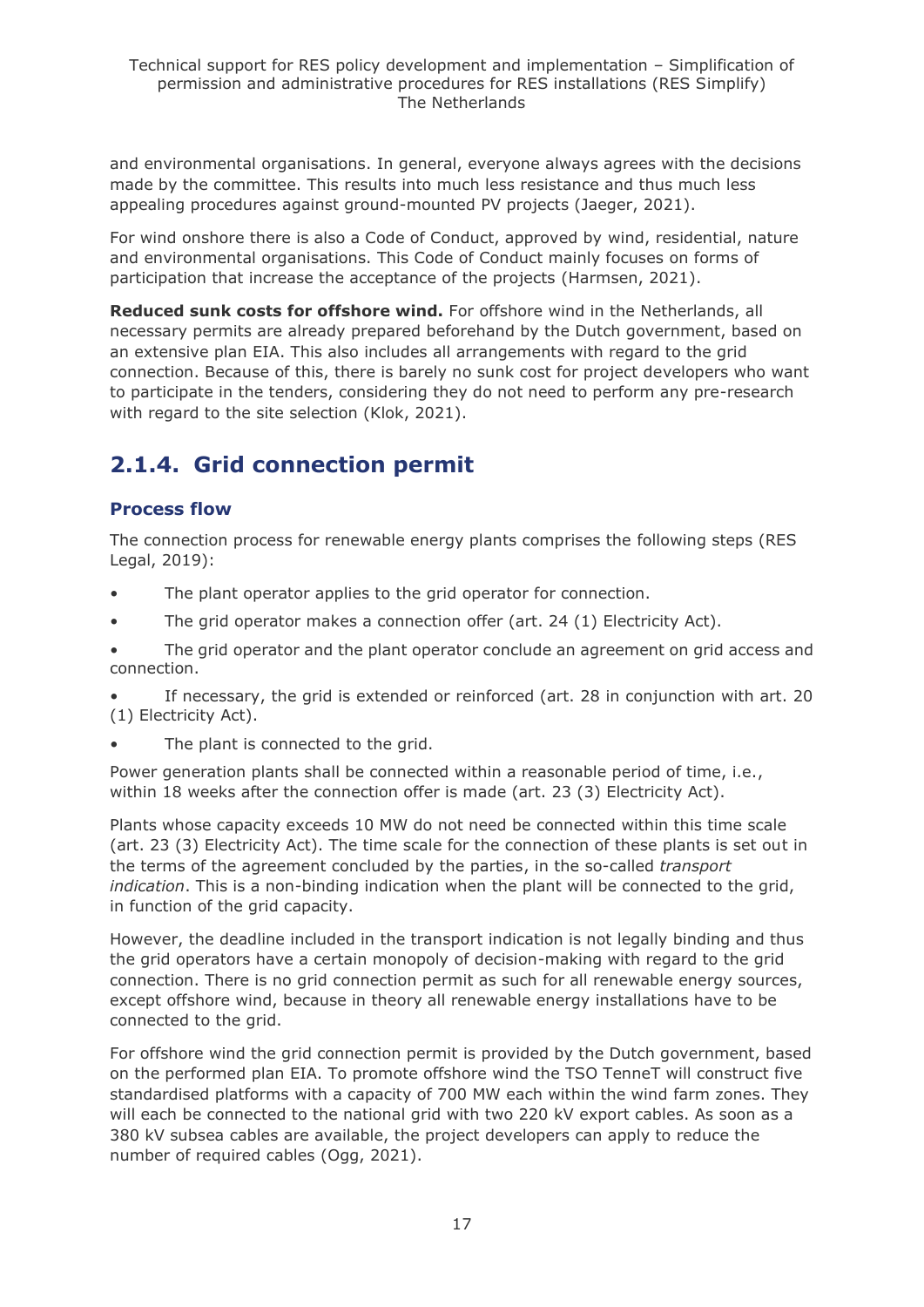### **Detected barriers**

**Transport indication.** Little can be negotiated in the process of applying for a transport indication. Even if a project developer makes a demand for half of its installation capacity, it is not always granted without a doubt. There is also no second possibility to apply for a transport indication, for example a project developer might apply for transport indication for 70% of its project capacity, but the application is refused. Then he cannot apply for 50% of the capacity anymore (Jaeger, 2021).

### **Identified good practice**

No good practice related to this process step was identified.

## <span id="page-17-0"></span>**2.1.5. Corporate legal fiscal**

#### **Process flow**

The corporate legal fiscal procedure for onshore wind and ground mounted PV mainly concerns the SDE++ application procedure. For residential rooftop PV with a capacity lower than 15 kW, the financial support is mainly available through the net-metering subsidy scheme. However, this scheme is planned to be phased out in the upcoming years (PV-magazine, 2021).

The support under the net-metering scheme is granted automatically to residential PV holders by the electricity suppliers and is regulated in the Electricity Act. Most energy suppliers require that the residential PV installation is registered on energieleveren.nl, which is the official registration website of all grid operators for electricity production systems (Rvo,2021).

The SDE++ application process is as follows (Rvo, 2021):

- Before an application can be submitted, a project developer must first request eRecognition. This is the digital recognition of citizens and organisations that checks the official digital authorisation of a resident or organisation who wants to perform a public service online. After this, it is important that all relevant appendices are gathered. These appendices are enclosed with the application and include a transport indication from the grid operator, a grid connection feasibility study and the necessary permits (mentioned above).
- The application must be submitted via the eLoket. The eLoket is the official website of the Netherlands Enterprise Agency to apply for subsidies who fall under its competence. The Netherlands Enterprise Agency then assesses the completeness of the application conceptually and in terms of content. The Netherlands Entreprise Agency might also request additional information before deciding to grant the SDE++ subsidy or not (Rvo, 2021)

### **Deadlines**

According to the SDE Decree, a project developer receives a final decision on the granting of the SDE++ subsidy within 13 weeks of the application. This period can be extended once by a maximum of 13 weeks (Rvo, 2021).

### **Detected barriers**

**Transport indication.** It is mandatory to request the transport indication with the SDE++ application, because it is an obligatory to attach the transport indication to the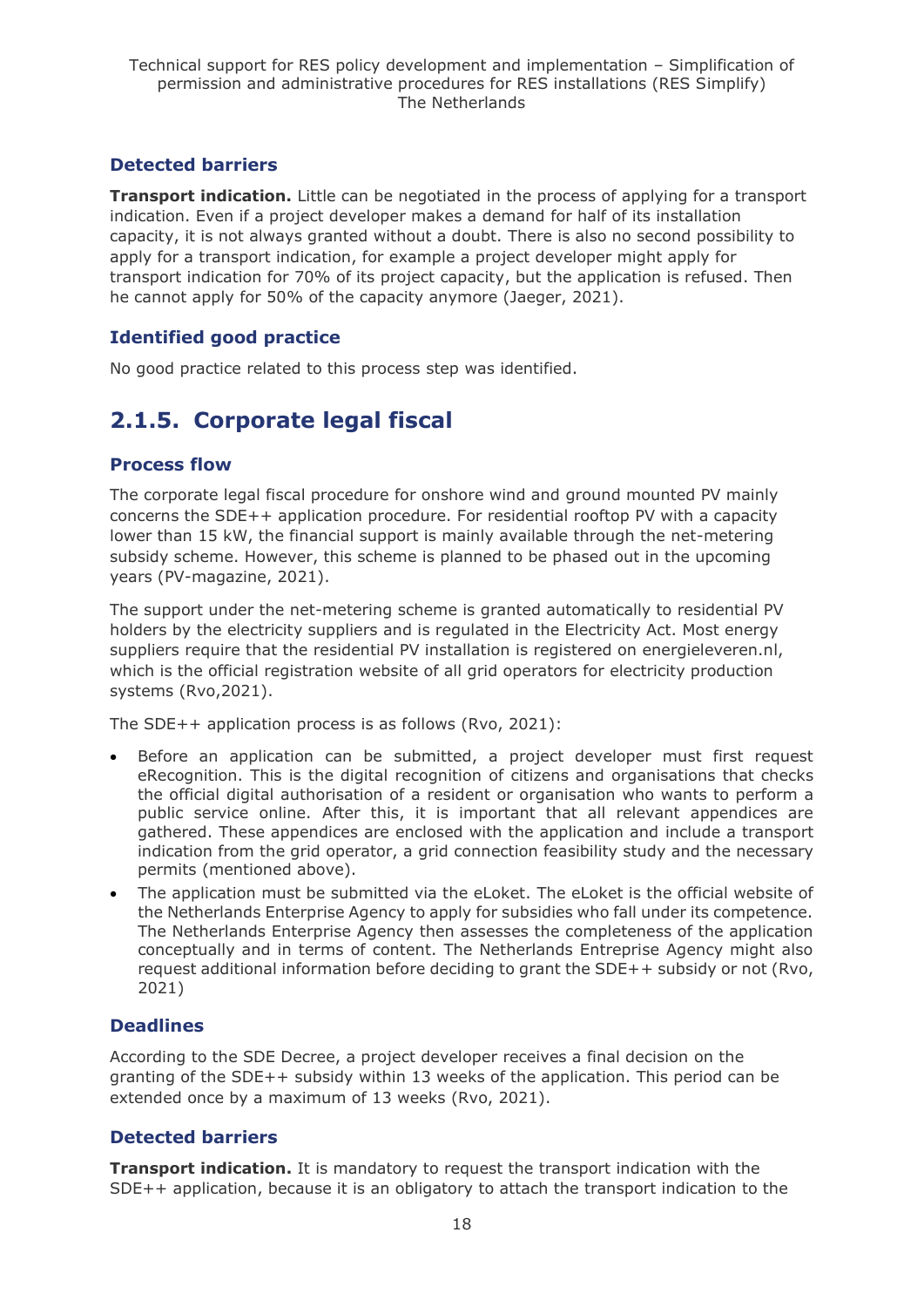SDE++ application. However, there is no legislative framework regulating the issuing of the transport indications and thus no certainty over their issue. Therefore, the grid operator has a lot of power over the SDE++ subsidy granting, because without the transport indication, one cannot apply for the SDE++ subsidy. In addition, a grid operator is not bound to comply with the transport indication, which can cause the delays in the effective realisation of the project (Harmsen, 2021).

**Realisation periods for PV.** The realisation periods sometimes cause problems for PV projects, most often for rooftop PV. according to the SDE decree, in order to be eligible for the SDE++ subsidy, the PV project needs to be realised within 2 years from the moment of the granting decision. If within that timeframe the project is not realised, the project developer cannot apply for a SDE++ subsidy for one other year. To implement a rooftop PV project within 2 years is getting increasingly difficult, due to the grid operators who state that they have to wait longer than 2 years to reinforce the grid (Jaeger, 2021).

### **Identified good practice**

No good practice related to this process step was identified.

## <span id="page-18-0"></span>**3. Use of IT systems**

The online Physical Aspects Desk is the online platform which is used for all applications in the context of the All-in-one Permit for Physical Aspects. It is the main platform for the permitting procedure for onshore wind and ground-mounted PV. Whether the responsible authority in the permitting procedure is the municipality, the province or the national government, the online platform is accessible, both for the responsible authority and the project developer (Infomil, 2021).

In addition, the online platform is used by some provinces to apply for a Nature Permit as well. In general, the ease of use and effectiveness of the online platform is perceived very positive by the interviewees (Jaeger and Harmsen, 2021).

## <span id="page-18-1"></span>**4. Complaint procedure**

Both for the All-in-one Permit for Physical Aspects and the Nature Permit stakeholders are able to lodge an objection or even appeal to court.

After the decision has been announced of the granting of the All-in-one Permit for Physical Aspects, an interested party can lodge an objection or appeal against the decision taken within a period of six weeks. Only one body is responsible for the appeal procedure on the final decisions - the Council of State (Omgevingsloket, 2021).

In the Netherlands, appeal procedure is not really perceived problematic, because appealing parties have to prove a substantial interest in the project. An appeal is almost always filed when an onshore wind energy project receives the necessary permits. Usually this does not pose problems, because the project developers almost always win. The appeal procedure is not a bottleneck in itself, however, it takes a long time, especially because of the lack of personnel of the Council of State. The appeal procedure takes up to months and it can take up to another six months, in case of an appeal in last instance to the Council of State. In general, it is only possible to lodge an appeal once. The Council of State examines fairly rigorously whether an appealing party has the right to appeal (Harmsen, 2021).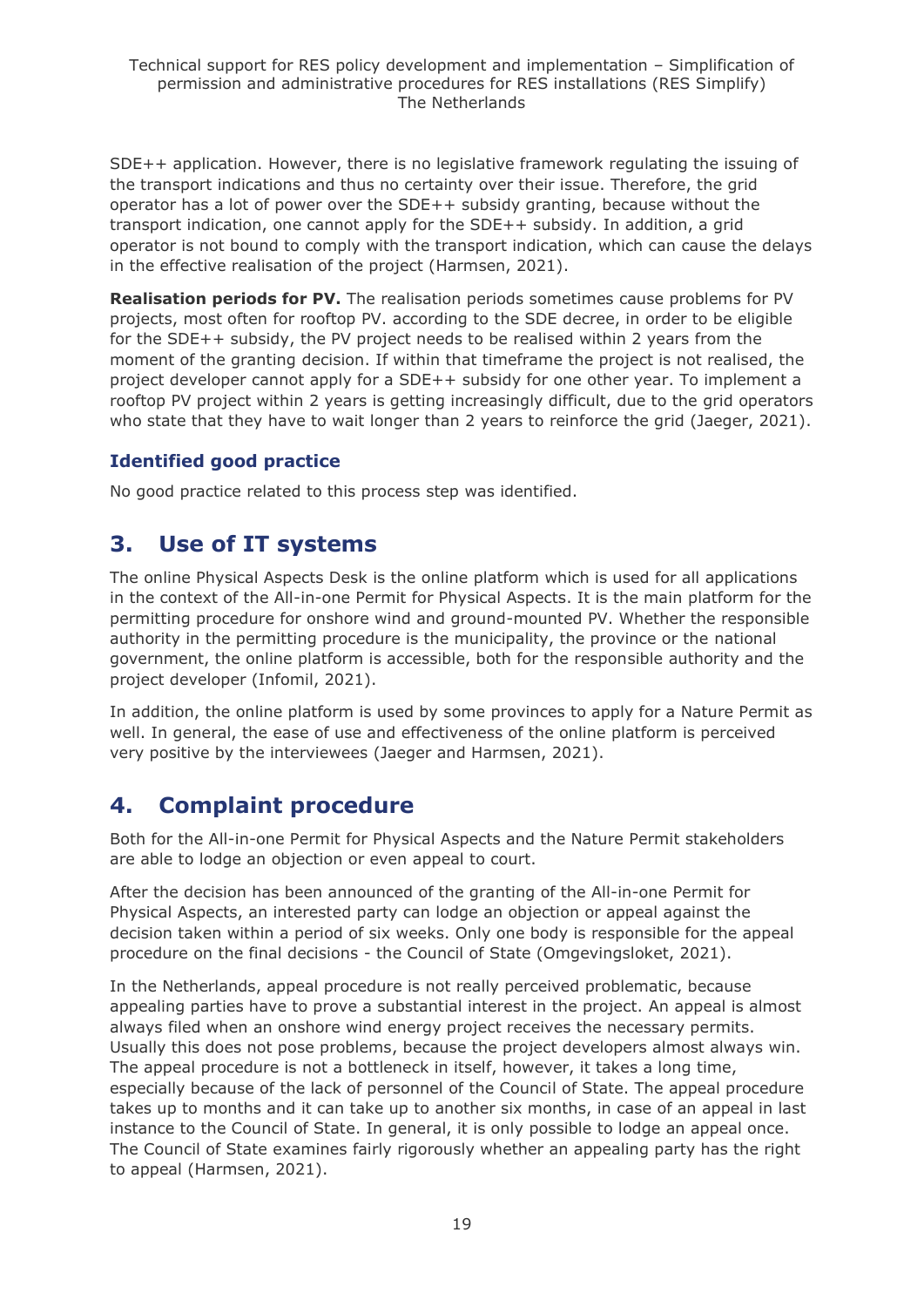## <span id="page-19-0"></span>**5. Specific features to ease administrative procedure**

Table 2 below provides information on the existing specific features to ease administrative procedures in the Netherlands

*Table 2: Specific features to ease administrative procedures*

| <b>Specific feature</b>                       | <b>Existing</b> | <b>Short description</b>                                                                                                                                                                                                                                                                                                                                                                                                                                                                                                                                                                                                                                                                                                                                                                                                                                                                               |
|-----------------------------------------------|-----------------|--------------------------------------------------------------------------------------------------------------------------------------------------------------------------------------------------------------------------------------------------------------------------------------------------------------------------------------------------------------------------------------------------------------------------------------------------------------------------------------------------------------------------------------------------------------------------------------------------------------------------------------------------------------------------------------------------------------------------------------------------------------------------------------------------------------------------------------------------------------------------------------------------------|
| Simultaneous procedures                       | yes             | The Spatial Planning Act (Wro) contains rules about<br>the so-called coordination schemes. The<br>coordination scheme must accelerate and improve<br>the quality of decision-making and ensure<br>transparency and clarity for citizens and<br>businesses. The Spatial Planning Act determines<br>that there is a municipal, provincial and national<br>coordination scheme.<br>With a coordination arrangement, the competent<br>authority can run and coordinate all procedures for<br>the various permits and the zoning plan or<br>integration plan in parallel. All permits and<br>exemptions are made available for inspection at the<br>same time as the integration plan. This means that<br>all decisions are made at one time and that the<br>plan and the conditions attached to it can be<br>assessed in its entirety. Anyone who wants can<br>react to the plan by submitting an opinion. |
| National contact points and<br>one-stop-shops | yes             | The All-in-one Permit for Physical Aspects tries to<br>cover all the necessary permits in one permit and<br>procedure. It is a one-stop shop, through the online<br>platform and there is only one responsible<br>authority. Only the Nature Permit is an additional<br>permit, sometimes required for onshore wind and<br>ground-mounted PV projects.                                                                                                                                                                                                                                                                                                                                                                                                                                                                                                                                                 |
| Application of $2+1$ and $1+1$<br>rules       | no              |                                                                                                                                                                                                                                                                                                                                                                                                                                                                                                                                                                                                                                                                                                                                                                                                                                                                                                        |
| Simple notification<br>procedure              | no              |                                                                                                                                                                                                                                                                                                                                                                                                                                                                                                                                                                                                                                                                                                                                                                                                                                                                                                        |
| Pre-planning                                  | no              |                                                                                                                                                                                                                                                                                                                                                                                                                                                                                                                                                                                                                                                                                                                                                                                                                                                                                                        |
| Pre-application consultation                  | no              |                                                                                                                                                                                                                                                                                                                                                                                                                                                                                                                                                                                                                                                                                                                                                                                                                                                                                                        |
| Project acceptance<br>measures                |                 | The participation grade included in the Regional<br>Energy Strategies and all of the participation<br>initiatives are strong measures to increase the<br>project acceptance. This in combination with the<br>Codes of Conduct by both the wind energy sector<br>and PV sector in the Netherlands, result into a high<br>project acceptance.                                                                                                                                                                                                                                                                                                                                                                                                                                                                                                                                                            |
|                                               | yes             | Stakeholder involvement is taken into account in<br>the participation plans, drawn up by both the<br>project developer and the responsible authority.<br>These participation plans are both a responsibility<br>of the project developer and the responsible<br>authority.                                                                                                                                                                                                                                                                                                                                                                                                                                                                                                                                                                                                                             |
|                                               |                 | There are many different forms of project<br>participation. Local residents can have a share in<br>the profit of a renewable energy projects through<br>project certificates (shares) (e.g., in the wind<br>project). Participation can also be done by investing                                                                                                                                                                                                                                                                                                                                                                                                                                                                                                                                                                                                                                      |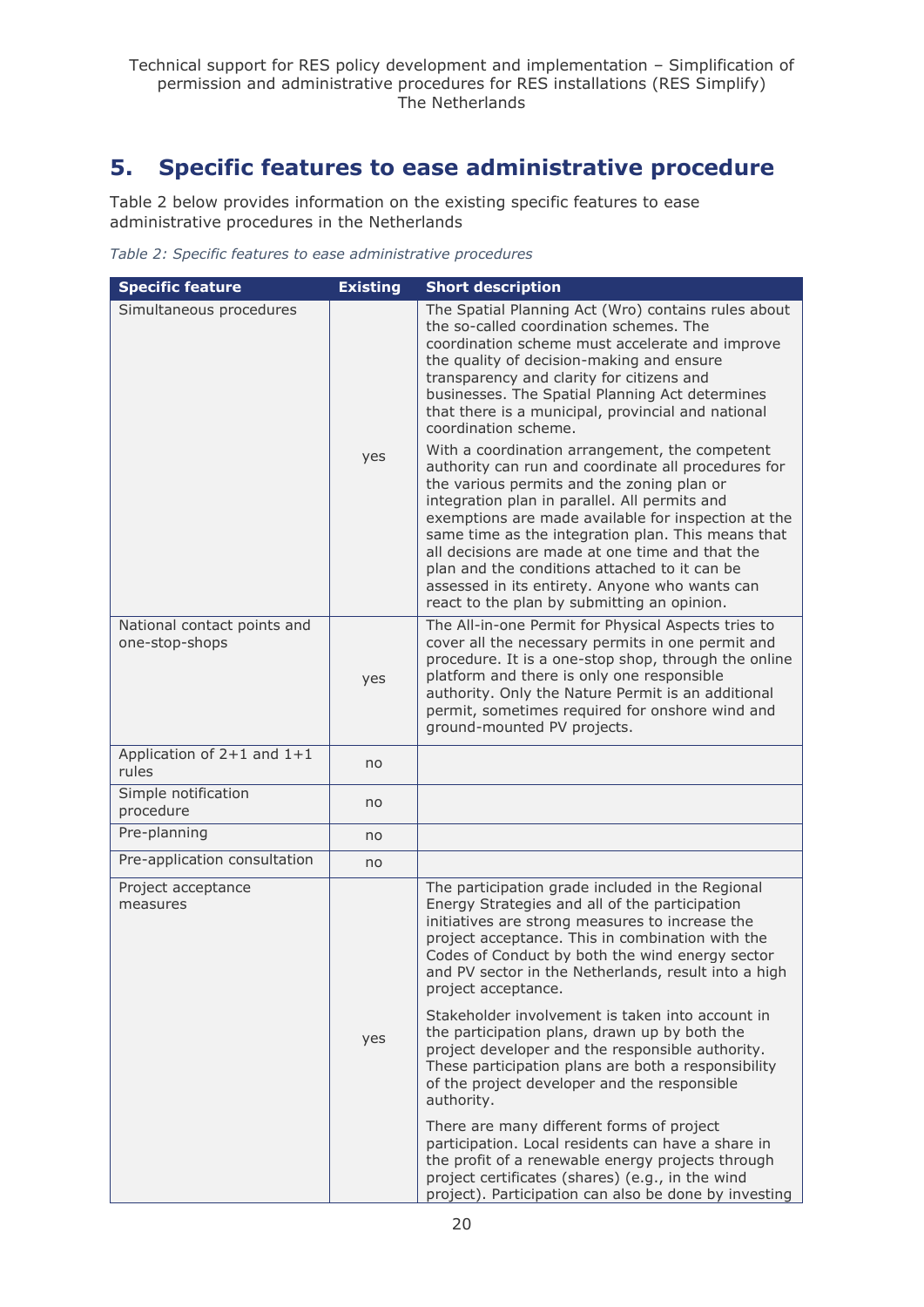Technical support for RES policy development and implementation – Simplification of permission and administrative procedures for RES installations (RES Simplify) The Netherlands

|                                                       |    | in bonds; a financial participation with risk. Through<br>investment, participation is possible both before<br>and after the construction of the wind farm or the                                                                                                                                                                                                                                  |
|-------------------------------------------------------|----|----------------------------------------------------------------------------------------------------------------------------------------------------------------------------------------------------------------------------------------------------------------------------------------------------------------------------------------------------------------------------------------------------|
|                                                       |    | solar park.<br>Another practice in the Netherlands is the<br>installation of free solar PV panels for all local<br>residents as part of a large ground-mounted PV<br>project. Other possible initiatives might take place<br>before the actual construction of the renewable<br>energy projects and after. This participation<br>regulation finds its origin in the Regional Energy<br>Strategies. |
|                                                       |    |                                                                                                                                                                                                                                                                                                                                                                                                    |
| Measures to streamline<br>litigation by third parties | no |                                                                                                                                                                                                                                                                                                                                                                                                    |
| Other                                                 | no |                                                                                                                                                                                                                                                                                                                                                                                                    |

## <span id="page-20-0"></span>**6. Indicators to measure the performance of the overall process**

Table 3 below provides information on the indicators to measure the performance of the overall administrative and grid connection process in the Netherlands.

|  |  |  |  |  |  |  | Table 3: Performance indicators to assess administrative and grid connection processes |  |  |  |  |
|--|--|--|--|--|--|--|----------------------------------------------------------------------------------------|--|--|--|--|
|--|--|--|--|--|--|--|----------------------------------------------------------------------------------------|--|--|--|--|

| <b>Performance indicator</b>                                                                           | <b>Description</b>                                                                                                                                                                                                                                                                                                                                                                                                                                        |
|--------------------------------------------------------------------------------------------------------|-----------------------------------------------------------------------------------------------------------------------------------------------------------------------------------------------------------------------------------------------------------------------------------------------------------------------------------------------------------------------------------------------------------------------------------------------------------|
| Average response time by<br>the competent authorities<br>and TSO/DSO for grid<br>connection procedures | The average response time is short (days to weeks<br>depending on the issue) and not perceived problematic at<br>all.                                                                                                                                                                                                                                                                                                                                     |
| Process duration                                                                                       | Total process duration of onshore wind projects usually takes up<br>to 5 to 8 years. The EIA procedure can take up to 4 years or<br>more, depending on the size of the project and project-specific<br>conditions. The All-in-one Permit for Physical Aspects procedure<br>usually takes up to 1 year for onshore wind. The appeal<br>procedure takes up to a few months, but can be extended by<br>another 6 months, totalling to a maximum of one year. |
|                                                                                                        | Offshore in the Netherlands takes less time to develop, because<br>after winning the tender, all of the necessary permits and<br>administrative work are provided. As a consequence, the average<br>process duration is 4 years for the construction of the offshore<br>wind farms. The grid connection of offshore wind is also done<br>within those 4 years.                                                                                            |
| Project approval rates                                                                                 | N.A.                                                                                                                                                                                                                                                                                                                                                                                                                                                      |
| Costs of administrative<br>processes                                                                   | N.A.                                                                                                                                                                                                                                                                                                                                                                                                                                                      |
| Share of permits that are<br>legally challenged                                                        | 90%                                                                                                                                                                                                                                                                                                                                                                                                                                                       |
| Share of legal challenges<br>that are overruled                                                        | Almost 100%                                                                                                                                                                                                                                                                                                                                                                                                                                               |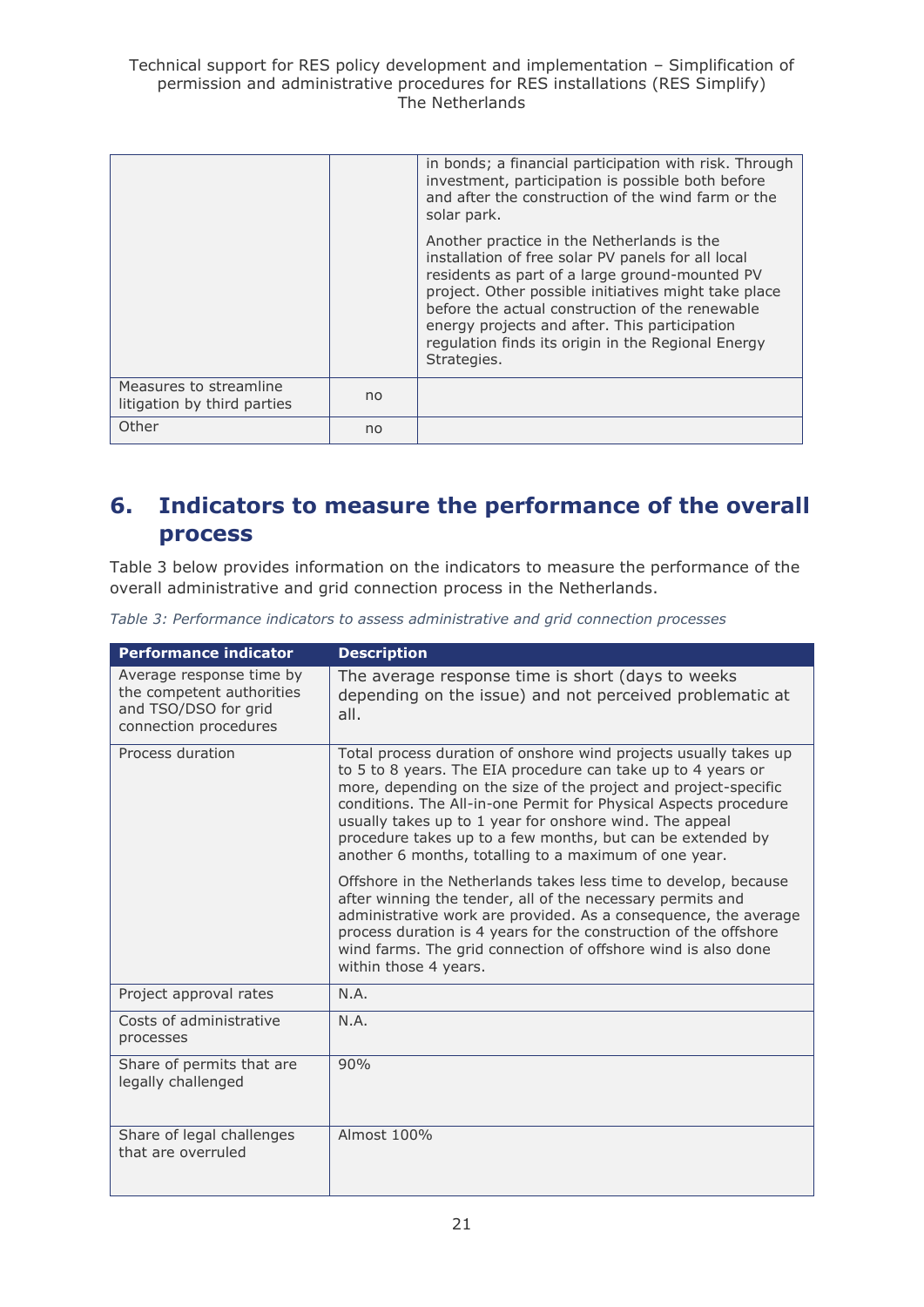#### Technical support for RES policy development and implementation – Simplification of permission and administrative procedures for RES installations (RES Simplify) The Netherlands

| Stakeholder interests | There is a possibility for stakeholders to comment on the draft |  |  |  |  |  |
|-----------------------|-----------------------------------------------------------------|--|--|--|--|--|
|                       | decision in the extended procedure of the All-In-One Permit for |  |  |  |  |  |
|                       | Physical Aspects.                                               |  |  |  |  |  |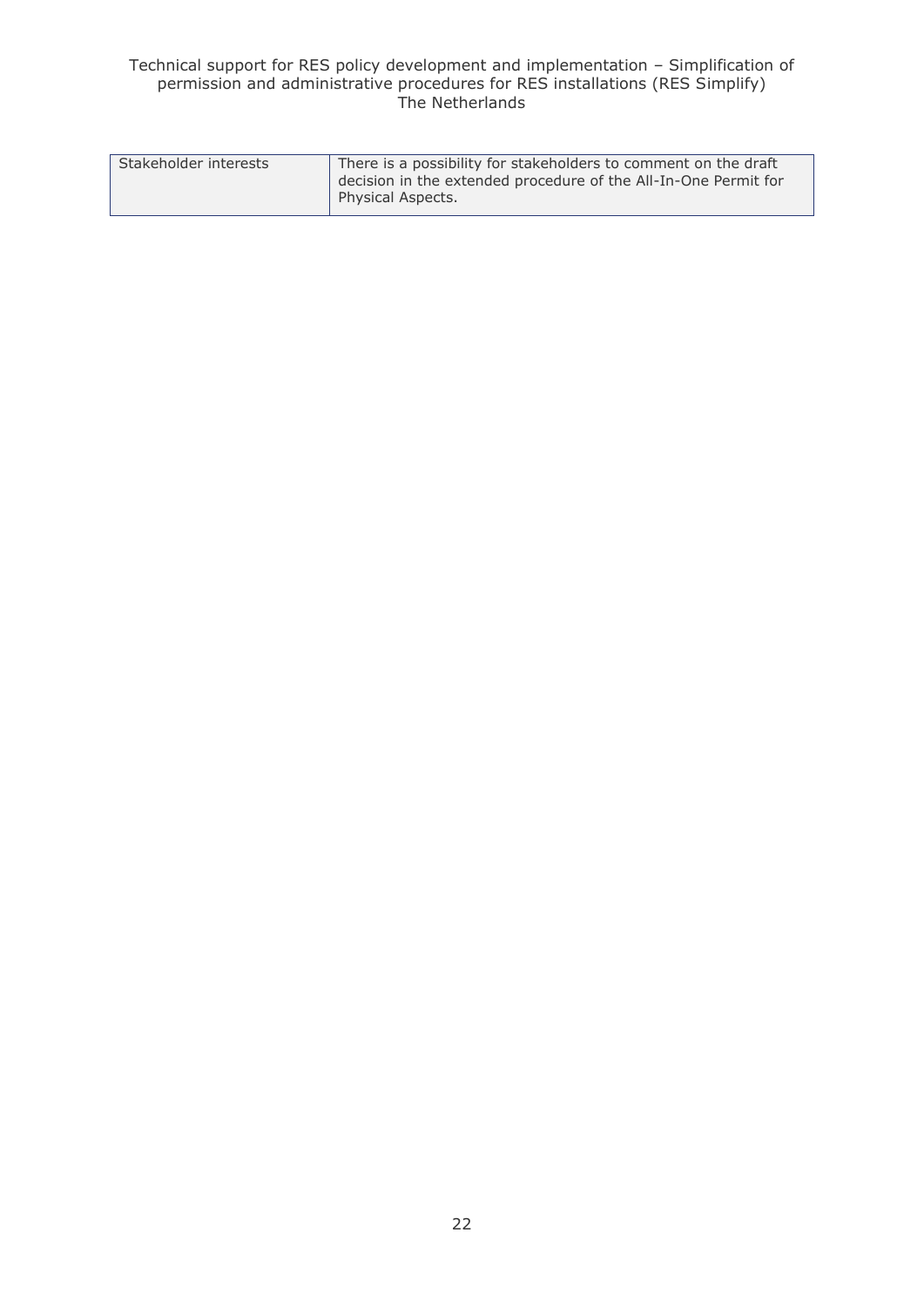### <span id="page-22-0"></span>**References**

- Bosch and Van Rijn, 2017. *Ruimtelijk plan Amsterdam Noord*. Available at: [http://ftp.ruimtelijkeplannen.amsterdam.nl/DRO/plannen/NL.IMRO.0363.N1302PB](http://ftp.ruimtelijkeplannen.amsterdam.nl/DRO/plannen/NL.IMRO.0363.N1302PBPSTD-/NL.IMRO.0363.N1302PBPSTD-VG01/b_NL.IMRO.0363.N1302PBPSTD-VG01_tb1.pdf) [PSTD-/NL.IMRO.0363.N1302PBPSTD-VG01/b\\_NL.IMRO.0363.N1302PBPSTD-](http://ftp.ruimtelijkeplannen.amsterdam.nl/DRO/plannen/NL.IMRO.0363.N1302PBPSTD-/NL.IMRO.0363.N1302PBPSTD-VG01/b_NL.IMRO.0363.N1302PBPSTD-VG01_tb1.pdf)VG01 tb1.pdf [Accessed 14 January 2021].
- Commisiemer, 2021. Veelgestelde vragen Commissiemer.nl. Available at: <https://www.commissiemer.nl/themas/energie/veelgesteldevragen> [Accessed 14 January 2021].
- Infomil, 2021a. Omgevingsvergunning Afwijken bestemmingsplan en m.e.r. Available at: [https://www.infomil.nl/onderwerpen/ruimte/ruimtelijke/milieu/omgevingsvergunn](https://www.infomil.nl/onderwerpen/ruimte/ruimtelijke/milieu/omgevingsvergunning/#Formelemer-beoordelingsplicht) [ing/#Formelemer-beoordelingsplicht](https://www.infomil.nl/onderwerpen/ruimte/ruimtelijke/milieu/omgevingsvergunning/#Formelemer-beoordelingsplicht) [Accessed 14 January 2021].
- Infomil, 2021b. Windturbine. Available at: [https://www.infomil.nl/onderwerpen/integrale/activiteitenbesluit/activiteiten/insta](https://www.infomil.nl/onderwerpen/integrale/activiteitenbesluit/activiteiten/installaties/windturbine/) [llaties/windturbine/](https://www.infomil.nl/onderwerpen/integrale/activiteitenbesluit/activiteiten/installaties/windturbine/) [Accessed 14 January 2021].
- Infomil, 2021c. Windturbines onder Activiteitenbesluit. Available at: [https://www.infomil.nl/onderwerpen/integrale/mer/overzicht/virtuele](https://www.infomil.nl/onderwerpen/integrale/mer/overzicht/virtuele-map/windturbines/)[map/windturbines/](https://www.infomil.nl/onderwerpen/integrale/mer/overzicht/virtuele-map/windturbines/) [Accessed 14 January 2021].
- Lingewoud, B.V., 2021. Bureau Waardenburg: Wet natuurbescherming. Available at: <https://www.buwa.nl/wet-natuurbescherming.html> [Accessed 14 January 2021].
- Ministerie van Economische Zaken en Klimaat, 2020. Duurzame energie (9 December 2020). Available at:<https://www.rijksoverheid.nl/onderwerpen/duurzame-energie> [Accessed 14 January 2021].
- Ministerie van Volkshuisvesting, Ruimtelijke Ordening en Milieubeheer, 2021. Windenergie op zee (22 February 2021). Available at: <https://www.rijksoverheid.nl/onderwerpen/duurzame-energie/windenergie-op-zee> [Accessed 14 January 2021].
- Natuuronderzoek helpt bescherming dieren bij ontwikkeling windparken op de Noordzee, 2021. Available at: [https://windopzee.nl/onderwerpen-](https://windopzee.nl/onderwerpen-0/actueel/nieuws/nieuws/natuuronderzoek-helpt-bescherming-dieren/)[0/actueel/nieuws/nieuws/natuuronderzoek-helpt-bescherming-dieren/](https://windopzee.nl/onderwerpen-0/actueel/nieuws/nieuws/natuuronderzoek-helpt-bescherming-dieren/) [Accessed 14 January 2021].
- Ogg, F., 2018. *The Netherlands*. Available at: [http://www.wwindea.org/wp](http://www.wwindea.org/wp-content/uploads/2018/06/the_netherlands_full.pdf)[content/uploads/2018/06/the\\_netherlands\\_full.pdf](http://www.wwindea.org/wp-content/uploads/2018/06/the_netherlands_full.pdf) [Accessed 14 January 2021].
- Omgevingsloket online De stappen, 2021. Available at: [https://www.omgevingsloket.nl/Particulier/particulier/home/De](https://www.omgevingsloket.nl/Particulier/particulier/home/De-stappen/BehandelprocedureParticulier#/home/De-stappen/AanvraagParticulier)[stappen/BehandelprocedureParticulier#/home/De-stappen/AanvraagParticulier](https://www.omgevingsloket.nl/Particulier/particulier/home/De-stappen/BehandelprocedureParticulier#/home/De-stappen/AanvraagParticulier) [Accessed 14 January 2021].
- PBL, 2019. *2019 Wind op land lessen en ervaringen*. Available at: ttps://www.pbl.nl/sites/default/files/downloads/pbl-2019-wind-op-land-lessen-enervaringen-3379.pdf [Accessed 14 January 2021].
- Provincie Drenthe, 2021. Natuurvergunning gebiedsbescherming (Natura 2000) aanvragen. Available at: <https://www.provincie.drenthe.nl/@125292/natuurvergunning/> [Accessed 14 January 2021].
- PV Magazine, 2019. Netherlands to maintain current net-metering conditions until 2023 (26 April 2019). Available at: [https://www.pv](https://www.pv-magazine.com/2019/04/26/netherlands-to-maintain-current-net-metering-conditions-until-2023/)[magazine.com/2019/04/26/netherlands-to-maintain-current-net-metering](https://www.pv-magazine.com/2019/04/26/netherlands-to-maintain-current-net-metering-conditions-until-2023/)[conditions-until-2023/](https://www.pv-magazine.com/2019/04/26/netherlands-to-maintain-current-net-metering-conditions-until-2023/) [Accessed 14 January 2021].